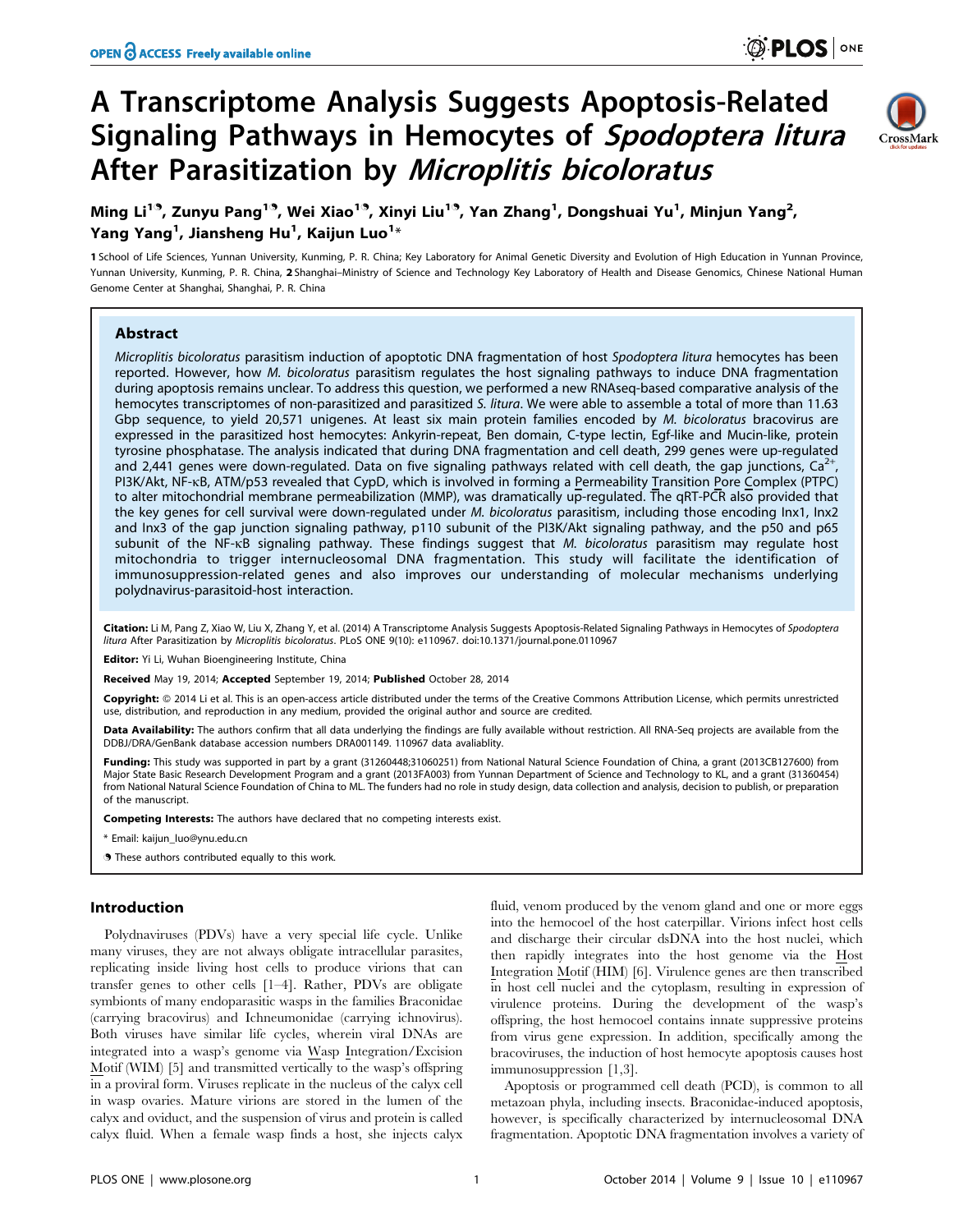elements, including AIF, EndoG and DFF40. Every element is regulated by different signaling pathways, defined as extrinsic and intrinsic pathways. Extrinsic apoptosis pathway is triggered by the ligand-induced oligomerization of specific cell surface receptors, and this process induces the intracellular assembly of the deathinducing signaling complex for the activation of a caspase cascade initiated from caspase 8 that results in activation of caspase 3 and further cascade activation of DFF (cleavage of DFF45 releases DFF40 into the nucleus). DFF, a heterodimeric protein comprising 45 kDa and 40 kDa subunits termed ICAD/DFF45 and CAD/ DFF40 [7]. The DFF complex is localized in the cellular cytoplasm, resulting in the triggering of extrinsic apoptotic stress, and activated caspase 3 cleaves DFF45 and dissociates DFF40. Caspase 7 and Granzyme B also can cleave DFF45 but with a lower efficiency than caspase 3 [8]. Activated DFF40 translocates into the nucleus. In the nucleus, the activation of DFF40 is enhanced by interaction with the chromosomal protein Histone H1 and it cleaves chromosomal DNA at internucleosomal sites into fragments of  $\sim$ 200 bp. [9–11]. In contrast, the intrinsic pathway is also controlled by mitochondria, which collects and integrates pro- and anti-apoptotic signal stimuli from other organelles as well as from the extracellular microenvironment, such as DNA damage produced by Ataxia-Telangiectasia Mutated (ATM), endoplasmic reticulum (ER) stress and calcium overload. The intrinsic pathway can mediate caspase-independent and caspase-dependent apoptosis. Following intrinsic apoptotic stress triggering, EndoG is released from the mitochondrial intermembrane space and moves to the nucleus to produce nucleosomal DNA fragmentation, giving rise to  $200 \sim 5,000$  bp sized fragments in a caspase-independent manner. AIF is another endonuclease released from the mitochondrial intermembrane space. It is a flavoprotein that produces DNA fragments up to 5,000 bp in size, and it also does not require caspase activation [12]. Releasing cytochrome  $c$  can also mediate cell death via activation of caspase 8, which triggers a caspase-dependent apoptosis.

Numerous viruses are well known to modulate the mitochondrial apoptosis of infected host cells by altering Mitochondrial Membrane Permeabilization (MMP) in a direct and indirect manner with viral proteins. MMP regulation is performed via the Voltage-Dependent Anion Channel (VDAC) of the outer membrane (OM), the Adenine Nucleotide Translocase (ANT) of the inner membrane (IM), and cyclophilin D (CypD) of matrix proteins. Viral proapoptotic proteins are direct inducers of MMP. They include viral protein R (Vpr), which directly interacts with ANT and VDAC, thereby triggering MMP associated with mitochondrial membrane potential  $(\Delta \Psi_{\rm m})$  loss, mitochondrial intermembrane space (IMS) protein release, and caspase cascade activation. Viral proapoptotic proteins are also indirect MMP facilitators and promote apoptosis via both p53-dependent and independent mechanisms [13]. The alteration of membrane permeability may release apoptotic-promoting factors from the mitochondria, such as AIF, EndoG, and Cyt  $c$  in the IMS, ultimately resulting in nuclear translocation. All of these signaling pathways involved in apoptotic DNA fragmentation are stimulated by intrinsic stress through the mitochondria via EndoG and AIF, in a process that is also called caspase-independent cell death, involving release of Cyt  $c$ , and extrinsic stress through caspase cascades via DFF40, which is also called caspase-dependent cell death [14].

After apoptotic stimulation, DFF40, EndoG and AIF migrate to the nucleus under the control of critical apoptosis-involved signaling pathways, including the gap junction signaling pathway,  $Ca^{2+}$  signaling pathway, PI3K/Akt signaling pathway, NF- $\kappa$ B signaling pathway, and ATM/p53 signaling pathway. The gap

junction signaling pathway induces apoptosis via regulation of the permeability of the plasma membrane resulting in alteration of intracellular and extracellular communication via transmission of small molecules, such as apoptotic signaling ATP. Gap junction proteins are the target proteins of activated caspase 3 [15] and also  $Ca^{2+}$ . The  $Ca^{2+}$  signaling pathway is involved in apoptosis via altering the permeability of the mitochondrial membrane to release apoptosis-inducing factors to trigger apoptotic caspasedependent and -independent pathways [13]. Apoptotic caspasedependent signaling pathways include the PI3K/Akt signaling pathway and NF-kB signaling pathway via regulation of caspase 3, and the apoptotic caspase-independent signaling pathways include regulation of the ATM/p53 signaling pathway by AIF expression [16]. The PI3K/Akt signaling pathway is crucial to many aspects of cell growth and survival, and its inhibition increases DNA fragmentation by the help of caspase 3 [17]. Baculoviruses inhibit cell apoptosis through activating the PI3K/Akt signaling pathway [18]. Nuclear Factor- $\kappa$ B (NF- $\kappa$ B) transcription factors regulate the expression of antimicrobial peptides (AMPs) and many genes involved in cell survival, such as c-IAP1/2, XIAP, and Bcl-XL. All NF-kBs are homo- or heterodimers of Rel proteins, such as p50/ p65 subunits. p53 plays an important role in suppressing tumorigenesis through inducing genomic stability via DNA repair, cell cycle arrest and apoptosis. p53 promotes AIF activity and caspase-independent cell death by binding to a p53-responsive element (p53RE) in the AIF promoter, which ultimately results in efficient induction of large-scale DNA fragmentation (5 kb) [16].

In this paper, we aimed to clarify the mechanism of parasitism induction of host hemocyte apoptosis. To test the hypothesis that parasitism regulates host apoptotic signaling pathways to produce apoptotic DNA fragmentation involved in nuclear elements to the nucleus, resulting in internucleosomal DNA fragmentation from 5 kb to 200 bp, we sequenced the RNA from hemocytes of the Oriental Leafworm Moth Spodoptera litura parasitized by the wasp *Microplitis bicoloratus* and compared the transcriptome of hemocytes from non-parasitized controls. Using this transcription data, we obtained an overview on how M. bicoloratus parasitism regulates apoptosis signaling pathways during the immunosuppression and induced killing of host S. litura hemocytes. Furthermore, we proposed M. bicoloratus bracovirus products to regulate mitochondria permeability to trigger internucleosomal DNA fragmentation and block a set of key genes in the cell survival signaling pathway.

#### Results

#### Transcription sequencing and analysis

Gene expression profiling of S. litura hemocytes, both nonparasitized and parasitized, was achieved via sequencing with an Illumina Hiseq 2000 (Table S1). A million paired-end sequences (Table S2) from four samples, M1 and M2 from S. litura hemocytes parasitized by *M. bicoloratus* and samples S1 and S2 from non-parasitized S. litura hemocytes, were assembled into 3 different transcriptomes, M (M1+M2), S (S1+S2) and All (M1+ M2+S1+S2), using Trinity. This gave a large number of EST cluster contigs: 15,208 (M), 15,206 (S) and 20,571 (All) (Table S3). A comparison of the transcriptome pattern of the average M and average S transcriptomes indicated that 299 consensus genes were up-regulated, and 2,441 genes were down-regulated, under M. bicoloratus parasitism in host hemocytes.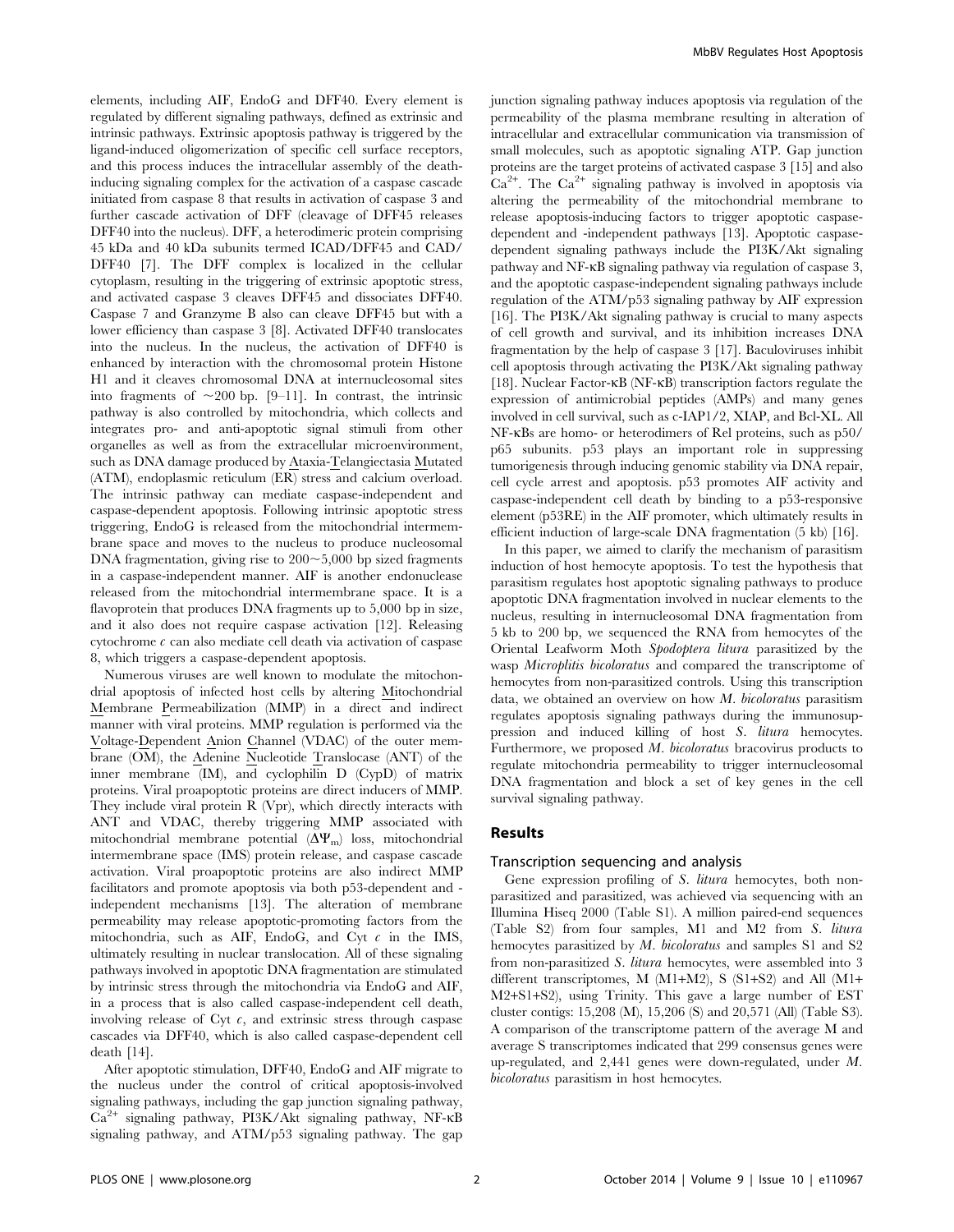|                                       |                    | Table 1. Transcription of M. bicoloratus bracovirus genes |        |              | during development of parasitoid M. bicoloratus in host hemocytes |                      |                                       |
|---------------------------------------|--------------------|-----------------------------------------------------------|--------|--------------|-------------------------------------------------------------------|----------------------|---------------------------------------|
|                                       |                    |                                                           |        |              |                                                                   |                      |                                       |
| Protein Family                        | Protein            | Consensus ID                                              | Length | NCBI_E_value | <b>QUIRDN</b>                                                     | Function             | <b>Species</b>                        |
| Ankyrin-repeat                        | <b>MbANK1</b>      | comp576933_c0_seq1                                        | 207    | $1.00E-14$   | ref YP_239402.1                                                   | viral ankyrin 1      | [Microplitis demolitor bracovirus]    |
|                                       | MbANK1             | comp119151_c0_seq1                                        | 558    | 3.00E-58     | ref YP_239402.1                                                   | viral ankyrin 1      | [Microplitis demolitor bracovirus]    |
|                                       | MbANK1             | comp26305_c0_seq1                                         | 561    | $6.00E-40$   | ref YP_239402.1                                                   | viral ankyrin 1      | [Microplitis demolitor bracovirus]    |
|                                       | MbANK2             | comp728608_c0_seq1                                        | 225    | 6.00E-35     | ref(YP_239372.1)                                                  | viral ankyrin 2      | [Microplitis demolitor bracovirus]    |
|                                       | MbANK3             | comp18868_c0_seq1                                         | 525    | 1.00E-83     | ref YP_239406.1                                                   | viral ankyrin;       | [Microplitis demolitor bracovirus]    |
| Ben domain                            | MbBEN1             | comp20976_c0_seq1                                         | 1053   | 4.00E-54     | ref YP_239364.1                                                   | hypothetical protein | [Microplitis demolitor bracovirus]    |
|                                       | MbBEN1             | comp20957_c0_seq1                                         | 1572   | $1.00E-115$  | ref YP_239364.1                                                   | hypothetical protein | [Microplitis demolitor bracovirus]    |
|                                       | MbBEN2             | comp9824_c0_seq1                                          | 2046   | 1.00E-166    | ref YP_184800.1                                                   | $CEV_9.1$            | [Microplitis demolitor bracovirus]    |
|                                       | MbBEN3             | comp177162_c0_seq1                                        | 618    | 2.00E-72     | ref YP_184814.1                                                   | $CcBV$ _12.2         | [Cotesia congregata bracovirus]       |
|                                       | MbBEN4             | comp252441_c0_seq1                                        | 237    | 2.00E-34     | gb AEE09539.1                                                     | DUF-like 1 protein   | [Cotesia congregata bracovirus]       |
| C-type lectin                         | MbCLECT1           | comp19781_c0_seq1                                         | 666    | $1.00E-34$   | ref YP_184818.1                                                   | $CeBV_2-13.1$        | [Cotesia congregata bracovirus]       |
|                                       | MbCLECT2           | comp37160_c0_seq1                                         | 474    | $1.00E-43$   | gb AEE09593.1                                                     | lectin               | [Cotesia vestalis bracovirus]         |
|                                       | MbCLECT3           | comp375850_c0_seq1                                        | 333    | $1.00E-31$   | gb AAS10157.1                                                     | lectin               | [Cotesia Plutellae Polydnavirus]      |
| EGF-like                              | MbCRP1             | comp22262_c0_seq1                                         | 561    | 8.00E-67     | gb ABB922678.1                                                    | CRP1, egf 1.5        | [Microplitis bicoloratus bracovirus]  |
| Mucin-like                            | MbGlc1.8           | comp118173_c0_seq1                                        | 153    | $5.69E-14$   | ref YP_239419.1                                                   | Glc1.8               | [Microplitis demolitor bracovirus]    |
|                                       | MbGlc1.8           | comp85587_c0_seq1                                         | 126    | 1.46E-54     | ef YP_239405.1                                                    | Glc1.8               | [Microplitis demolitor bracovirus]    |
| PTP-like                              | MbPTP <sub>1</sub> | comp360492_c0_seq1                                        | 444    | 7.00E-72     | ref YP_239404.1                                                   | PTP <sub>1</sub>     | [Microplitis demolitor bracovirus]    |
|                                       | MbPTP1             | comp330407_c0_seq1                                        | 417    | 7.00E-49     | ref YP_239404.1                                                   | PTP <sub>1</sub>     | [Microplitis demolitor bracovirus]    |
|                                       | MbPTP <sub>2</sub> | comp207973_c0_seq1                                        | 375    | 4.00E-64     | ref YP_239382.1                                                   | PTP <sub>2</sub>     | [Microplitis demolitor bracovirus]    |
|                                       | MbPTP <sub>2</sub> | comp130820_c0_seq1                                        | 618    | 1.00E-106    | ref(YP_239382.1                                                   | PTP <sub>2</sub>     | [Microplitis demolitor bracovirus]    |
|                                       | MbPTP3             | comp556935_c0_seq1                                        | 354    | 4.00E-59     | ref YP_239383.1                                                   | PTP <sub>3</sub>     | [Microplitis demolitor bracovirus]    |
|                                       | MbPTP4             | comp188579_c0_seq1                                        | 177    | 3.00E-15     | ref YP_239386.1                                                   | P <sub>TP4</sub>     | [Microplitis demolitor bracovirus]    |
|                                       | MbPTP4             | comp498102_c0_seq1                                        | 330    | 2.00E-33     | ref YP_239386.1                                                   | PTP <sub>4</sub>     | [Microplitis demolitor bracovirus]    |
|                                       | MbPTP4             | comp584871_c0_seq1                                        | 201    | 9.00E-20     | ref YP_239386.1                                                   | PTP <sub>4</sub>     | [Microplitis demolitor bracovirus]    |
|                                       | <b>MbPTP5</b>      | comp279111_c0_seq1                                        | 249    | $2.00E-11$   | ref YP_239381.1                                                   | PTP                  | [Microplitis demolitor bracovirus]    |
|                                       | <b>MbPTP5</b>      | comp273967_c0_seq1                                        | 285    | 7.00E-35     | ref YP_239381.1                                                   | ΡF                   | [Microplitis demolitor bracovirus]    |
|                                       | <b>MbPTP5</b>      | comp456541_c0_seq1                                        | 315    | 6.00E-38     | ref YP_239381.1                                                   | FTP                  | [Microplitis demolitor bracovirus]    |
|                                       | <b>MbPTP5</b>      | comp283025_c0_seq1                                        | 420    | $1.00E-41$   | ref(YP_239381.1                                                   | ΡF                   | [Microplitis demolitor bracovirus]    |
|                                       | MbPTP6             | comp767898_c0_seq1                                        | 264    | 8.00E-42     | ref YP_239390.1                                                   | PTP                  | [Microplitis demolitor bracovirus]    |
|                                       | MbPTP              | comp92610_c0_seq9                                         | 252    | 5.90E-37     | gb ACE75309.1                                                     | ΡF                   | [Glyptapanteles indiensis bracovirus] |
| doi:10.1371/journal.pone.0110967.t001 |                    |                                                           |        |              |                                                                   |                      |                                       |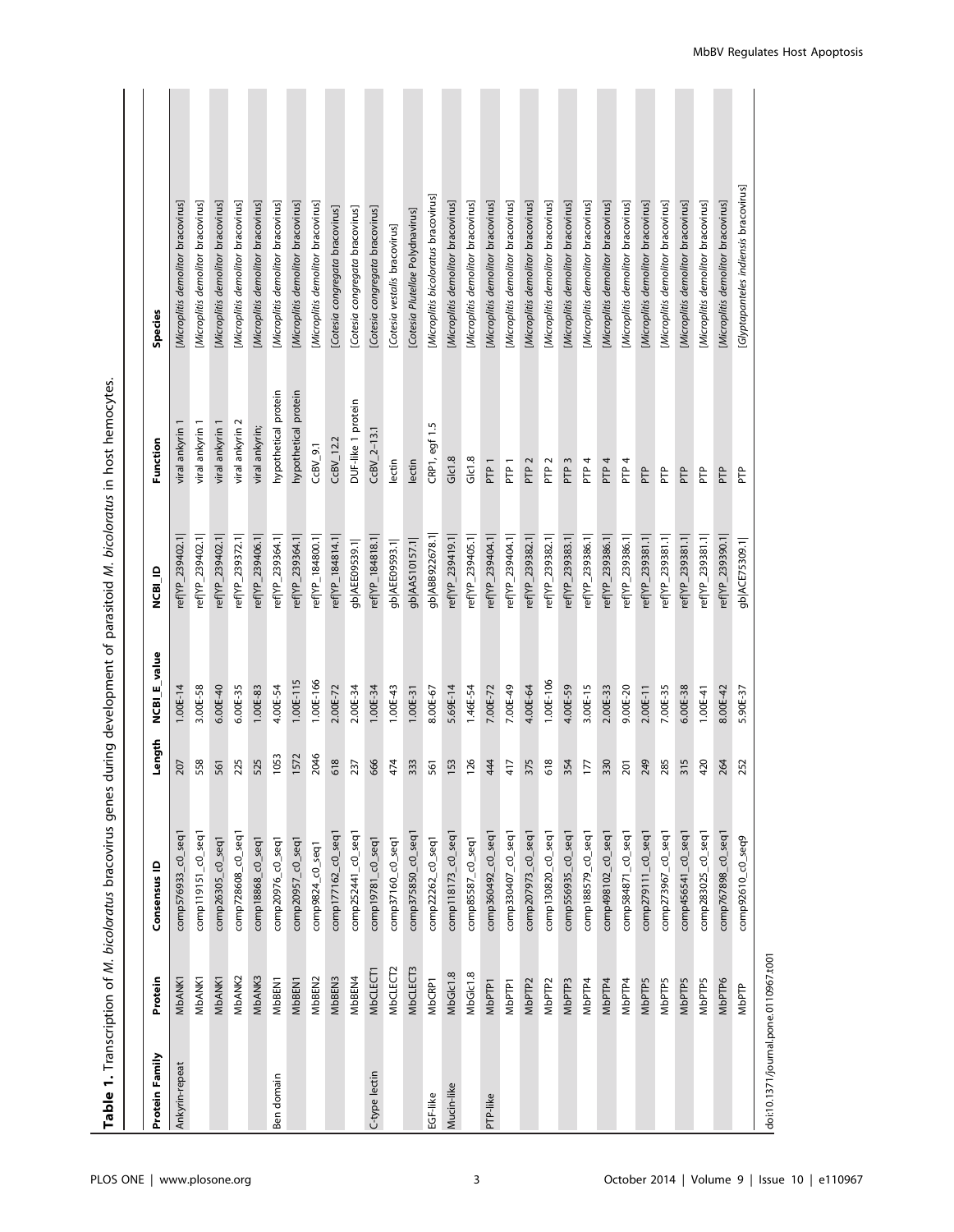Table 2. The differential expression of genes regulated by M. bicoloratus bracovirus in the host gap junction signaling pathway. Table 2. The differential expression of genes regulated by M. bicoloratus bracovirus in the host gap junction signaling pathway.

|                    |                                                                |                |                 |                   |              | N/S                             |              |        |                    |                          |
|--------------------|----------------------------------------------------------------|----------------|-----------------|-------------------|--------------|---------------------------------|--------------|--------|--------------------|--------------------------|
| A_ID               | Function                                                       | read_M         | KM M<br>죧       | read <sub>S</sub> | <b>RPKMS</b> | log2(Fold_change)<br>normalized | p-value      | Result | $\frac{1}{2}$      | $\frac{1}{2}$            |
| comp95316_c0_seq3  | ${}^{\circ}$<br>adenylate cyclase                              | 414            | 1.538851011     | 5365              | 20.66052119  | $-3.746951184$                  | $\circ$      | down   | comp59135_c1_seq10 | comp18779_c0_seq1        |
| comp96543_c0_seq4  | classical protein<br>kinase C                                  | 1502           | 6.301173776     | 3740              | 16.25542916  | $-1.367229143$                  | 4.6108E-232  | down   | comp30329_c0_seq1  | comp20807_c0_seq1        |
| comp97909_c0_seq6  | protein G(s) subunit<br>nucleotide-binding<br>guanine<br>alpha | 4              | 0.622358814     | 430               | 6.762398457  | $-3.441716531$                  | 3.85048E-83  | down   | comp59076_c0_seq5  |                          |
| comp88846_c0_seq1  | gap junction                                                   | 628            | 3.260154915     | 1623              | 8.73E+00     | $-1.420902221$                  | 2.19E-107    | down   | comp57755_c2_seq1  | comp19421_c1_seq1        |
| comp65035_c0_seq1  | gap junction                                                   | 1808           | 16.23951848     | 11125             | $1.04E + 02$ | $-2.672414439$                  | $0.00E + 00$ | down   | comp45671_c0_seq1  | $-0.5$ seq1<br>comp10397 |
| comp99381_c0_seq1  | gap junction                                                   | 3994           | 22.25932132     | 36919             | 213.1714802  | $-3.259532924$                  | $\circ$      | down   | comp59804_c0_seq1  | comp30941_c0_seq1        |
| comp121018_c0_seq1 | gap junction                                                   | 36             | 0377626<br>0.41 | 935               | $1.10E + 01$ | $-4.749973239$                  | 7.01E-217    | down   | comp59264_c0_seq1  | comp10397_c0_seq1        |
| comp96275_c0_seq13 | 1,4,5-triphosphate<br>receptor type 1<br>inositol              | 2068           | 3.72067313      | 5214              | 9.718904704  | $-1.385230083$                  | $\circ$      | down   | comp59099_c0_seq4  | comp94669_c0_seq1        |
| comp106866_c0_seq1 | protein kinase A                                               | 2326           | 9.047590091     | 7695              | 31.01038396  | $-1.777145916$                  | $\circ$      | down   | comp65026_c0_seq1  | comp17984_c0_seq1        |
| comp97791_c0_seq2  | phosphatidylinosito<br>phospholipase C,<br>beta                | 366            | 2.438775601     | 738               | 5.09474476   | $-1.062852854$                  | 8.52689E-32  | down   | comp55943_c2_seq1  | comp8084_c0_seq1         |
| comp95574_c0_seq5  | cGMP-dependent<br>protein kinase,                              | 1795           | 5.701522537     | 4620              | 15.20350361  | $-1.414984693$                  | 1.1324E-301  | down   | comp58204_c1_seq7  | comp16873_c0_seq1        |
| comp63482_c0_seq3  | tubulin alpha                                                  | 20547          | 0520545<br>224. | 53712             | 606.8022006  | $-1.437392362$                  | $\circ$      | down   | comp41562_c0_seq1  | comp14668_c0_seq1        |
| comp94424_c0_seq3  | $\overline{\phantom{0}}$<br>adenylate cyclase                  | 53             | 819881<br>0.61  | 151               | 1.824754972  | $-1.561559971$                  | 1.42371E-12  |        | comp29410_c0_seq1  | comp128727_c0_seq1       |
| comp94556_c0_seq4  | 5<br>adenylate cyclase                                         | 23             | 0.17008429      | 341               | 2.612558705  | $-3.941141659$                  | 7.22672E-73  |        | comp55791_c2_seq2  |                          |
| comp69534_c0_seq1  | adenylate cyclase 9                                            | $\overline{1}$ | 0.46329195      | 29                | 0.81880247   | $-0.82159384$                   | 0.069978649  |        | comp55534_c1_seq1  | comp4228_c0_seq1         |
| comp76441_c0_seq1  | cyclin-dependent<br>kinase 1                                   | 1207           | 0567531<br>7.41 | 2282              | 14.51560537  | $-0.969948801$                  | 1.51194E-82  |        | comp27910_c0_seq1  | $comp16516_CO$ _seq1     |
| comp93202_c0_seq1  | epidermal growth<br>factor receptor                            | 6514           | 18.3968606      | 6149              | 17.99184785  | 0.032116227                     | 0.238280263  |        | comp72419_c0_seq1  | comp33128_c0_seq1        |
| comp83895_c0_seq2  | nucleotide-binding protein<br>G(q) subunit alpha<br>guanine    | 4274           | 19.02930474     | 7980              | 36.81006701  | $-0.951877524$                  | 5.7673E-277  |        | comp55254_c0_seq5  | comp17311_c0_seq3        |
| comp103695_c0_seq1 | receptor-binding<br>growth factor<br>protein 2                 | 4553           | 31.55832529     | 7467              | 53.62135235  | $-0.764786958$                  | 6.7036E-179  |        | comp59056_c4_seq1  | comp101386_c0_seq1       |
| comp112119_c0_seq1 | GTPase KRas                                                    | 2904           | 11.39420805     | 3605              | 14.6544025   | $-0.363033492$                  | 2.01055E-23  |        | comp46714_c0_seq1  | comp156998_c0_seq1       |
| comp81191_c0_seq1  | mitogen-activated<br>protein kinase<br>kinase 1                | 1619           | 6.495897191     | 2927              | 12.16719112  | $-0.905395446$                  | 3.63546E-94  |        | comp174562_c0_seq1 | comp20958_c0_seq1        |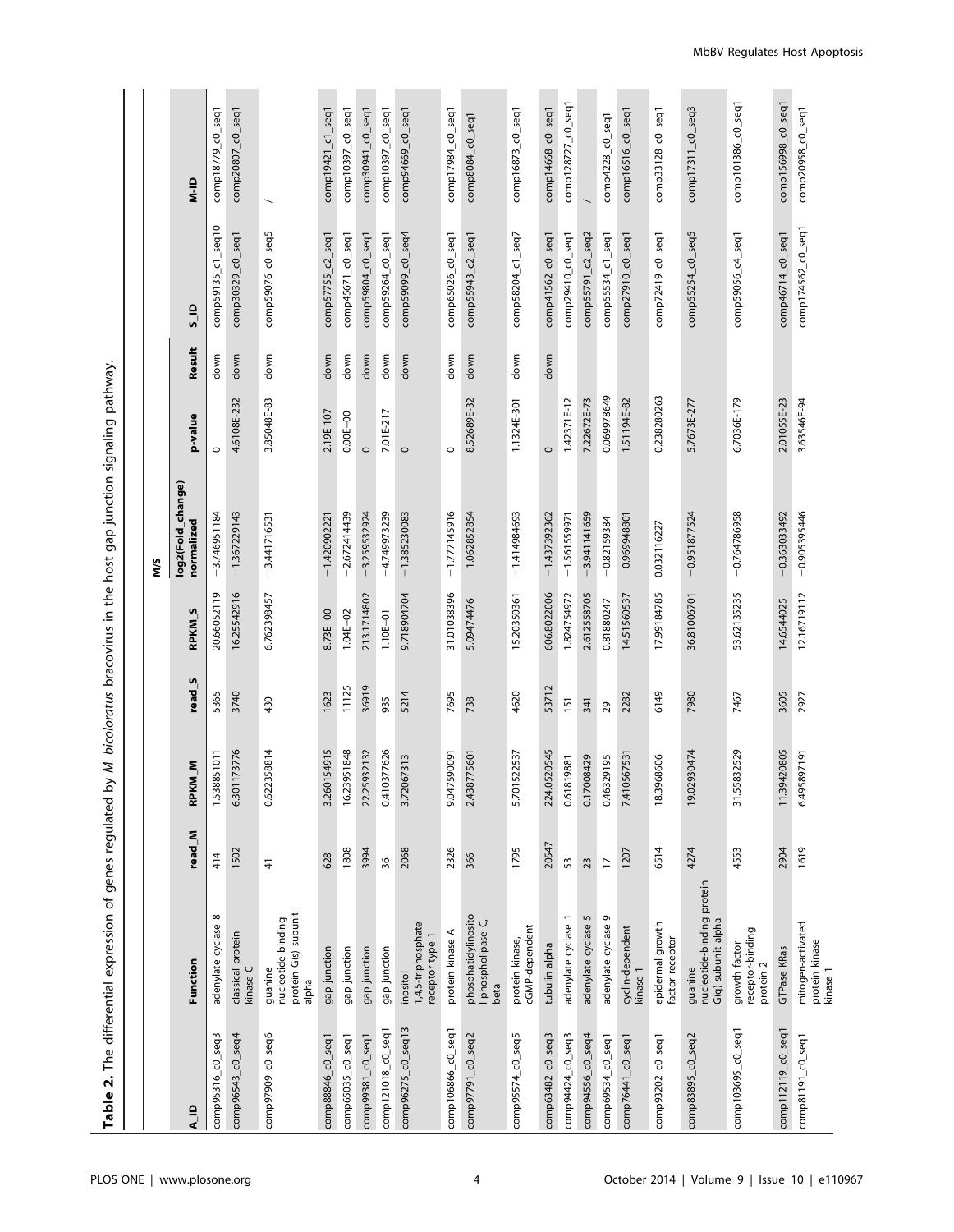| Table 2. Cont.                        |                                         |                |                  |        |                          |                                 |             |             |                    |                    |
|---------------------------------------|-----------------------------------------|----------------|------------------|--------|--------------------------|---------------------------------|-------------|-------------|--------------------|--------------------|
|                                       |                                         |                |                  |        |                          |                                 |             |             |                    |                    |
|                                       |                                         |                |                  |        |                          | ΣM                              |             |             |                    |                    |
| ≙<br>∡                                | Function                                | read_M         | M<br>M<br>RPKI   | read_S | <b>RPKM<sub>S</sub></b>  | log2(Fold_change)<br>normalized | p-value     | Result S_ID |                    | $\frac{1}{2}$      |
| comp23161_c0_seq1                     | protein kinase 1/3<br>mitogen-activated | 5679           | 21.44919695      | 7831   |                          | 30.64302995 - 0.514635322       | 3.1947E-93  |             | comp28328_c0_seq1  | $comp9963_c0_s$    |
| comp96783_c0_seq11                    | son of sevenless                        | 74             | 1.123281762      | 195    |                          | $3.066669068$ -1.448952634      | 2.40343E-14 |             | comp47573_c1_seq1  | comp17032_c0_seq1  |
| comp97420_c0_seq2                     | tyrosine-protein kinase Src 126         |                | 1.148163839      | 460    |                          | 4.342766357 - 1.919285813       | 2.09308E-47 |             | comp56420_c1_seq1  | comp106968_c0_seq1 |
| comp97925_c2_seq1                     | tight junction protein 1                | $\overline{7}$ | 0.575127537      | 454    |                          | $3.810105311 -2.727877054$      | 8.33036E-71 |             | comp58674_c2_seq3  | comp93783_c0_seq1  |
| comp92127_c0_seq2                     | tubulin beta                            | 63513          | 0471151<br>551.0 | 102657 | 922.7626088 - 0.74378387 |                                 |             |             | comp118372_c0_seq1 | comp18397_c1_seq1  |
| doi:10.1371/journal.pone.0110967.t002 |                                         |                |                  |        |                          |                                 |             |             |                    |                    |

# M. bicoloratus bracovirus genes transcribed in the hemocytes of parasitized host

It is well known that polydnaviruses manipulate host cell physiology [19]. Bracoviruses encode at least 20 gene families identified from 5 species of bracoviruses, Cotesia congregata bracovirus (CcBV) [20], Microplitis demolitor bracovirus (MdBV) [21], Glyptapanteles indiensis bracovirus (GiBV) [22], Glyptapanteles flavicoxis bracovirus (GfBV) [5], and Cotesia vestalis bracovirus (CvBV) [23]. In the present study, genes belonging to at least 6 conserved gene families were found to be expressed in the host hemocytes parasitized by  $M.$  bicoloratus including 1) Ankyrin-repeat, 2) BEN domain, 3) C-type lectin, 4) Epidermal growth factor-like (EGF-like), 5) Mucin-like, and 6) protein tyrosine phosphatases (PTPs) (Table 1). Some of the proteins encoded by these genes are likely to be involved in regulating host cell death.

## Gap junction signaling pathway regulation by M. bicoloratus parasitism

Gap junction proteins form gap junction channels connecting cells for cell-cell communication and form hemichannels facilitating extracellular and intracellular communication including between ER and mitochondria to exchange small molecular, such as ATP and  $Ca^{2+}$ , to trigger apoptosis [24]. In the insect circulating hemocytes, gap junction proteins form hemichannels to allow communication between the cell and environment. Under lipopolysaccharide (LPS) immunochallenge, hemichannel dye uptake decreases [25]. Typically, the decrease of the transcription level of hemichannel components and the decrease in opening of hemichannels on the cell surface result in the decrease of dye uptake. Gap junction proteins, Spli-Inx2 and Inx3, have been characterized and functioned [26] and in this study, Spli-inx1 and inx4 also were detected from hemocytes (Fig. S1 and Table S4). Comparisons with S and M transcriptome data indicated that all 26 elements of the gap junction signaling pathway existed in the hemocytes. During immune challenge by *M. bicoloratus* parasitization, 2 genes (Spli-GNAS, ADCY5) were not expressed in the parasitized host hemocytes. To determine the differential expression of genes, all transcriptome were assembled into a combined pool, and S1, S2, M1, and M2 were mapped using this pool to obtain reads and the RPM values of S and M. Furthermore, the analysis obtained the fold change and p-value between parasitized and non-parasitized. These analyses indicated that 12 genes (ADCY8, CPKC, GNAS, INX1, INX2, INX3, INX4, ITPR1, PKA, PLCB, PRKG, and TUBA) were down-regulated (Table 2). The qRT-PCR results indicate that the parasitization downregulated 3 key molecules, Inx1, Inx2, Inx3, on the cell membrane, not Inx4 (Fig. 1). These molecules are involved in forming hemichannels and gap junctions, suggesting that there might be disruptions of intracellular between ER, mitochondria and extracellular molecular exchanges.

# $Ca<sup>2+</sup>$  signaling pathway regulation by M. bicoloratus parasitism with respect to apoptosis

Calcium ions  $(Ca^{2+})$  control every aspect of cells as cellular messengers.  $Ca^{2+}$  ions also can become death signals when delivered at physiologically aberrant conditions. Mitochondria eventually decide whether  $Ca^{2+}$  signals are life or death signals via regulation of the mitochondrial membrane proteins Bcl-2 and Bax/Bak [27]. Comparisons of the transcription data from the S and M pools indicate that all 31 elements of the  $Ca<sup>2+</sup>$  signaling pathway existed in the examined hemocytes. Under M. bicoloratus parasitism, 3 genes (Spli-ANT, CypD, PLCG2) increased in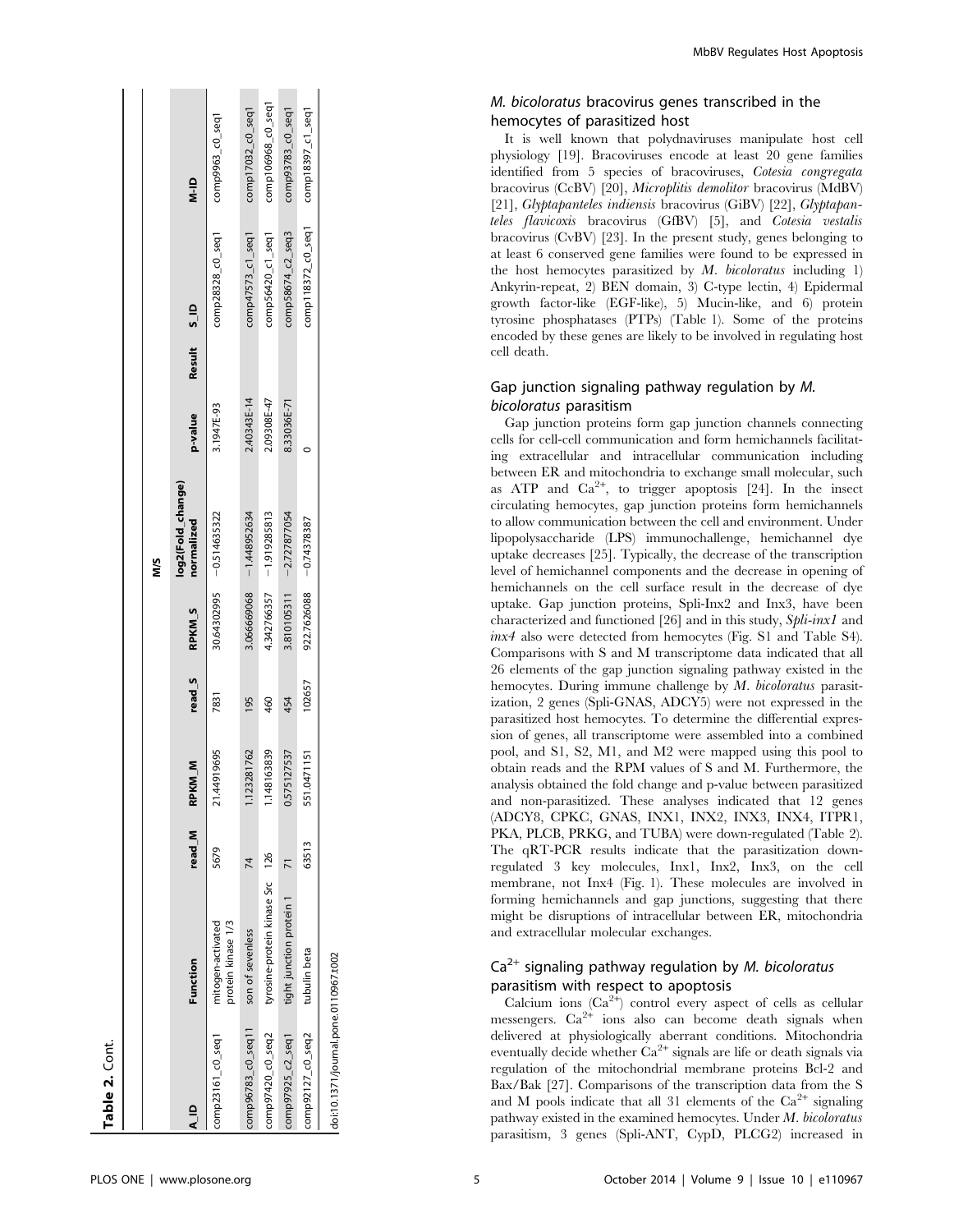

Figure 1. qRT-PCR detected key genes in five signaling pathways with hemocytes 5 days post-parasitization (p.p.). doi:10.1371/journal.pone.0110967.g001

expression, and 1 genes (Spli-PDE1) was not expressed in the parasitized hemocytes. The other 13 genes (ADCY8, ATP2A, ATP2B, CPKC, GNAS, ITPR1, ORAI1, PHKA\_B, PKA, PLCB, VDAC1, VDAC2 and VDAC3) had been down-regulated (Table 3). The qRT-PCR results indicate that the parasitism upregulated a key molecule, CypD, in the mitochondria (Fig. 1). This molecule is involved in forming a permeability transition pore complex (PTPC), suggesting that the M. bicoloratus alters  $Ca^{2+}$ signaling pathway to promote apoptosis.

## PI3K/Akt signaling pathway regulation by M. bicoloratus parasitism

The PI3K/Akt signaling pathway is involved in multiple different pathways, including cell survival, apoptosis, cell cycle, and DNA repair, through different downstream molecules. A comparison of the transcription data from the S and M pools revealed that all 65 elements of the PI3K/Akt signaling pathway existed in the hemocytes. Under immune challenge, 4 genes (ATF4, RP-S6e, EIF4EBP1, and GNB1) were expressed in the parasitized hemocytes, and 7 genes (COL1AS, FGFR2, G6PC, p85, PPP2R3, THBS2S, and TSC1) were not expressed in the parasitized host hemocytes (Table 4). Another 19 genes (COL4A, CREB3, HSP90B, IRS1, ITGB1, LAMA3\_5, LAMB1, LAMC1, PDPK1, PPP2C, PPP2R2, PPP2R5, PTEN, PTK2, RAC1, STK11, TSC2 and YWHAE) were down-regulated, (Table 4). The qRT-PCR results indicated that the parasitism downregulated a key molecule, the p110 subunit, in the PI3K/Akt signaling pathway, suggesting that the disruption of cell survival signaling pathway by the parasitism may promote cell apoptosis (Fig. 1).

## NF-kB signaling pathway regulation by M. bicoloratus parasitism

The NF-kB signaling pathway regulates gene expression via regulation of nuclear transcription factor. Comparison of the transcription data from the S and M pools indicates that all 18 elements of NF-kB signaling pathway existed in the hemocytes.

Under M. bicoloratus parasitism, 1 gene (Spli-PLCG2) was expressed in the parasitized host hemocytes, and 5 genes (Spli-CSNK2A, MYD88, P50, P65 and XIAP) were down-regulated (Table 5). The qRT-PCR results indicate that the parasitism down-regulated two key molecules, the p50 (Relish) and p65 (Dorsal) subunits in the NF-kB signaling pathway, suggesting the disruption of the cell survival signaling pathway (Fig. 1).

## ATM/p53 signaling pathway regulation by M. bicoloratus parasitism

The ATM/p53 signaling pathway plays an important role in cell cycle control and apoptosis. In normal cells, the p53 protein level is low. DNA damage and stress signaling may trigger an increase of p53 protein levels, which has three major functions: cell cycle arrest, DNA repair and apoptosis. The cell cycle arrest prevents replication of proteins involved in DNA repair. Apoptosis avoids proliferation of cells containing abnormal DNA. p53 is a transcriptional activator that regulates the expression of MDM2. A comparison of the transcription data from the S and M pools indicate that all 21 elements of the ATM/p53 signaling pathway existed in the hemocytes. Under M. bicoloratus parasitism, 1 gene (Spli-SESN), was expressed in the parasitized host hemocytes, and 1 gene (CYC) was not expressed in the parasitized host hemocytes. Another 3 genes (Spli-PPM1D, PTEN, and TSC2) were downregulated (Table 6). The qRT-PCR results indicate that the parasitism increased expression of a key molecule, p53, in the ATM/p53 signaling pathway (Fig. 1).

## Discussion

M. bicoloratus parasitism regulated host hemocyte apoptosis, resulting in DNA fragmentation. In this study, we examined the impacts of both the apoptotic caspase-dependent and -independent signaling pathways on the host hemocytes based on transcriptome data. Our results demonstrated that bracovirus proteins are expressed in the host hemocytes, suggesting their roles in DNA fragmentation by regulating key signaling pathways,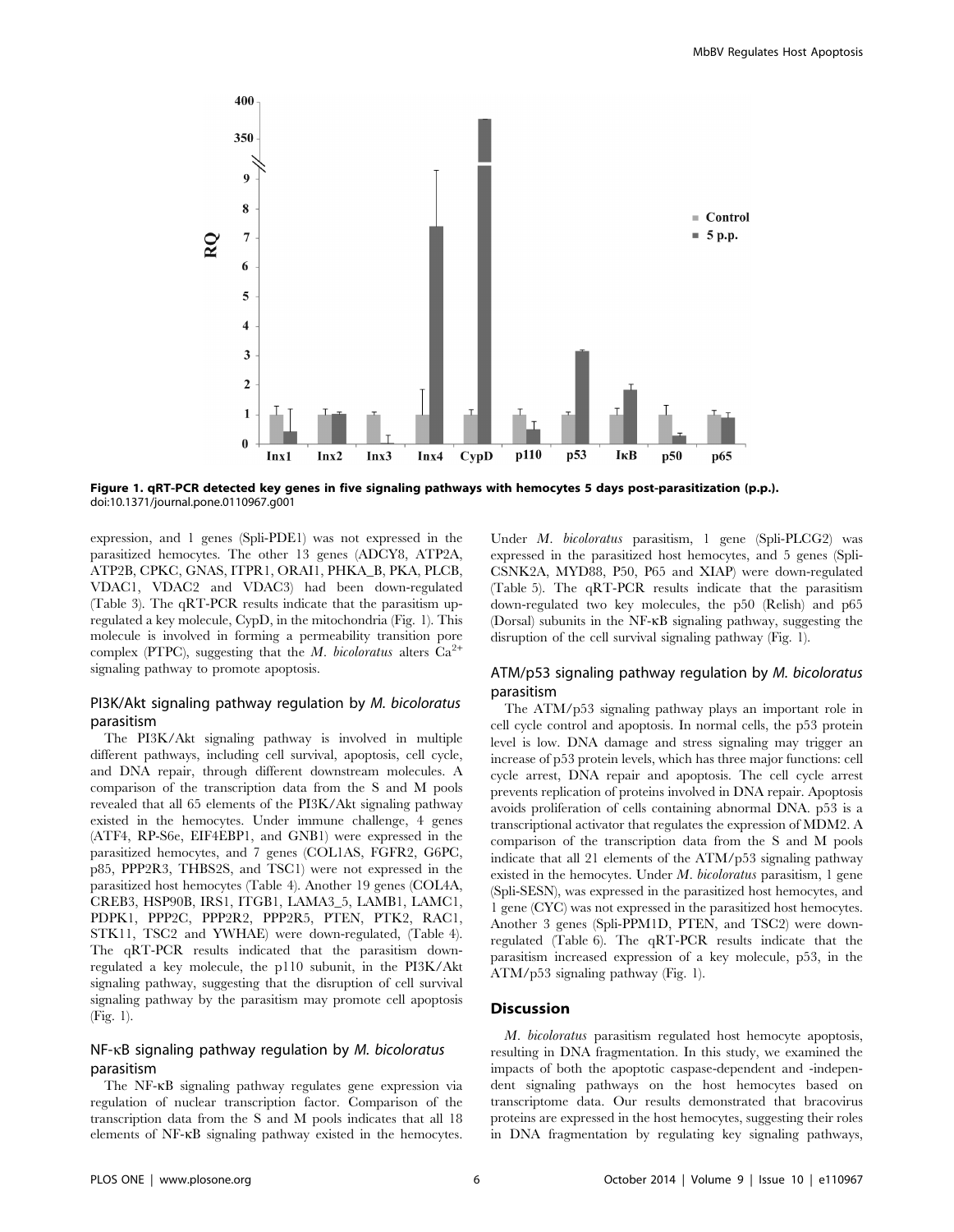Table 3. The differential expression of genes regulated by M. bicoloratus bracovirus in the host Ca<sup>2+</sup> signaling pathway. **Table 3.** The differential expression of genes regulated by M. bicoloratus bracovirus in the host Ca<sup>2+</sup> signaling pathway.

|                    |                    |                                                                |                |               |                   |               | ΜS                              |             |        |                                                  |                        |
|--------------------|--------------------|----------------------------------------------------------------|----------------|---------------|-------------------|---------------|---------------------------------|-------------|--------|--------------------------------------------------|------------------------|
| family<br>Gene     | A_ID               | Function                                                       | Σ<br>read      | <b>RPKM_M</b> | read <sub>S</sub> | <b>RPKM_S</b> | log2(Fold_change)<br>normalized | p-value     | Result | $\frac{1}{2}$                                    | QI-N                   |
| TNA                | comp95003_c0_seq1  | adenine nucleotide<br>mitochondrial<br>translocator            | 482            | 5.819038231   | 0.5               | 0.006253879   | 9.86181365                      | 7.35681E-80 | 윸      |                                                  | $comp41182$ $co2$ seq1 |
| CypD               | comp93813_c0_seq1  | peptidyl-prolyl<br>(cyclophilin D)<br>isomerase F              | 448            | 6.696320619   | 0.5               | 0.007742898   | 9.756279236                     | 2.02443E-75 | θ      |                                                  | comp11549_c0_seq1      |
| ADCY8              | comp95316_c0_seq3  | adenylate cyclase 8                                            | 414            | 1.538851011   | 5365              | 20.66052119   | $-3.746951184$                  | $\circ$     | down   | comp58820_c1_seq2 comp18779_c1_seq1              |                        |
| ATP <sub>2</sub> A | comp23165_c0_seq2  | Ca2+ transporting<br>ATPase                                    | 4330           | 11.26751358   | 12042             | 32.46490454   | $-1.526711778$                  | $\circ$     | down   | comp45209_c0_seq2 comp20999_c0_seq2              |                        |
| ATP2B              | comp102625_c0_seq1 | Ca2+ transporting<br>ATPase                                    | 6998           | 16.2324803    | 17020             | 40.90211972   | $-1.333292153$                  | $\circ$     | down   | comp61676_c0_seq1                                | comp19993_c0_seq2      |
| CPKC               | comp96543_c0_seq4  | classical protein<br>kinase C                                  | 1502           | 6.301173776   | 3740              | 16.25542916   | $-1.367229143$                  | 4.6108E-232 | down   | $comp30329_c0_seq1$ comp20807 <sub>c0_seq1</sub> |                        |
| GNAS               | comp97983_c1_seq2  | protein G(s) subunit<br>nucleotide-binding<br>guanine<br>alpha | 149            | 2.139786276   | 363               | 5.400899151   | $-1.335732903$                  | 7.99287E-23 | down   | comp58416_c0_seq4 comp20437_c1_seq1              |                        |
| <b>ITPR1</b>       | comp96275_c0_seq13 | inositol 1,4,5-triphosphate<br>receptor type 1                 | 2068           | 3.72067313    | 5214              | 9.718904704   | $-1.385230083$                  | $\circ$     | down   | comp59099_c0_seq4 comp94669_c0_seq1              |                        |
| <b>ORAIT</b>       | comp97095_c0_seq1  | calcium channel protein 1<br>calcium release-activated         | 238            | 1.972431074   | 588               | 5.048676205   | $-1.355930267$                  | 4.85903E-37 | down   | comp57934_c0_seq2 comp71014_c0_seq1              |                        |
| PHKA_B             | comp92577_c0_seq1  | phosphorylase kinase<br>alpha/beta subunit                     | 1191           | 3.399676742   | 3490              | 10.32111467   | $-1.602129309$                  | 6.6379E-274 | down   | comp58502_c0_seq5                                | comp101238_c0_seq1     |
| PKA                | comp106866_c0_seq1 | protein kinase A                                               | 2326           | 9.047590091   | 7695              | 31.01038396   | $-1.777145916$                  | $\circ$     | down   | comp65026_c0_seq1 comp17984_c0_seq1              |                        |
| PLCB               | comp97791_c0_seq2  | phospholipase C, beta<br>Phosphatidylinositol                  | 366            | 2.438775601   | 738               | 5.09474476    | $-1.062852854$                  | 8.52689E-32 | down   | $comp55982_c0_seq1$                              | comp80726_c0_seq1      |
| VDAC1              | comp90986_c0_seq1  | anion channel protein<br>voltage-dependent                     | 4              | 0.179365731   | $\overline{4}$    | 1.95E+00      | $-3.443393109$                  | 3.25E-09    | down   | comp56820_c0_seq2 comp79085_c0_seq1              |                        |
| VDAC <sub>2</sub>  | comp99405_c0_seq1  | 2<br>anion channel protein<br>voltage-dependent                | 5522           | 67.03373029   | 10842             | 136.3583388   | $-1.024443805$                  | $\circ$     | down   | comp60098_c0_seq1                                | comp23968_c0_seq1      |
| VDAC <sub>3</sub>  | comp89185_c0_seq1  | S<br>anion channel protein<br>voltage-dependent                | $\sim$         | 0.093999153   | 26                | 1.27E+00      | 3.751515404                     | 1.70E-06    | down   | comp60098_c0_seq1                                | comp23968_c0_seq1      |
| ADCY1              | comp94424_c0_seq3  | adenylate cyclase 1                                            | 53             | 0.61819881    | 151               | 1.824754972   | $-1.561559971$                  | 1.42371E-12 |        | comp48930_c1_seq2 comp128727_c0_seq1             |                        |
| ADCY9              | comp69534_c0_seq1  | adenylate cyclase 9                                            | $\overline{1}$ | 0.46329195    | 29                | 0.81880247    | $-0.82159384$                   | 0.069978649 |        | comp55534_c1_seq1 comp4228_c0_seq1               |                        |
| CALM               | comp23241_c0_seq1  | calmodulin                                                     | 27610          | 270.0746841   | 42753             | 433.2707575   | $-0.681910456$                  | $\circ$     |        | $comp45080_c1_seq2$ comp61330 <sub>c0_seq1</sub> |                        |
| CAMK2              | comp97973_c0_seq1  | calmodulin-dependent<br>protein kinase II<br>calcium/          | 944            | 3.291051665   | 1737              | 6.273903548   | $-0.930814675$                  | 5.27371E-59 |        | comp57321_c0_seq1 comp19479_c0_seq1              |                        |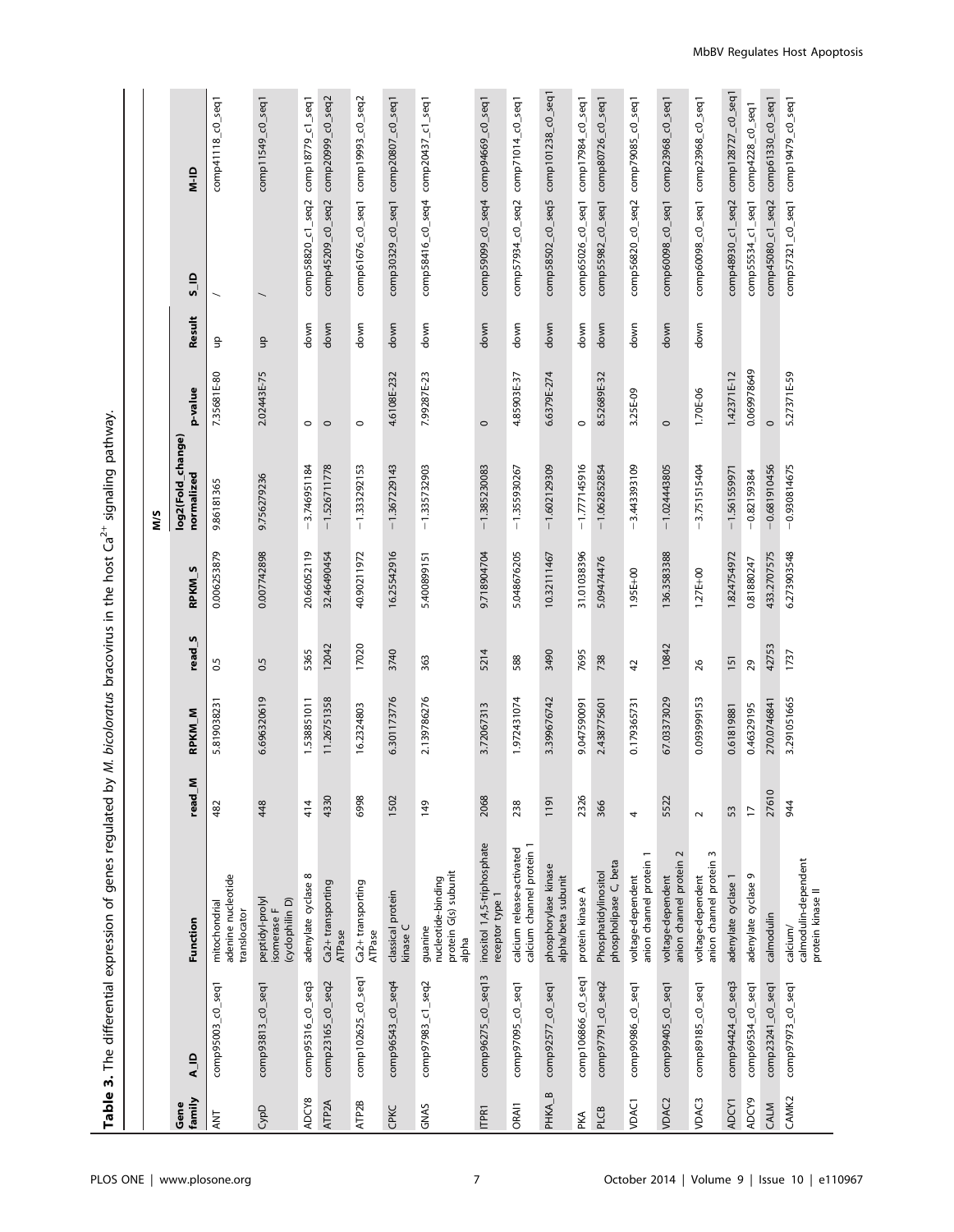|                   | Table 3. Cont.      |                                                                                  |           |                   |                   |                         |                                 |                   |                                                      |                   |
|-------------------|---------------------|----------------------------------------------------------------------------------|-----------|-------------------|-------------------|-------------------------|---------------------------------|-------------------|------------------------------------------------------|-------------------|
|                   |                     |                                                                                  |           |                   |                   |                         |                                 |                   |                                                      |                   |
|                   |                     |                                                                                  |           |                   |                   |                         | ΜS                              |                   |                                                      |                   |
| family<br>Gene    | $A$ ID              | Function                                                                         | Σ<br>read | RPKM <sub>M</sub> | read <sub>S</sub> | <b>RPKM<sub>S</sub></b> | log2(Fold_change)<br>normalized | Result<br>p-value | $\frac{0}{5}$                                        | $\frac{1}{2}$     |
| EGFR              | comp93202_c0_seq1   | epidermal growth<br>factor receptor                                              | 6514      | 18.3968606        | 6149              | 17.99184785             | 0.032116227                     | 0.238280263       | comp72419_c0_seq1                                    | comp33128_c0_seq1 |
| GNAQ              | comp83895_c0_seq2   | binding protein G(q)<br>guanine nucleotide-<br>subunit alpha                     | 4274      | 19.02930474       | 7980              | 36.81006701             | $-0.951877524$                  | 5.7673E-277       | $comp50512_c0_s$ eq1 comp166552 <sub>_</sub> c0_seq1 |                   |
| <b>ITPK</b>       | comp30903_c0_seq1   | triphosphate 3-kinase<br>1D-myo-inositol-                                        | 962       | 11.05221153       | 1777              | 21.1512899              | $-0.936410568$                  | 6.25084E-61       | comp55786_c0_seq2 comp37996_c0_seq1                  |                   |
| <b>MYLK</b>       | comp95483_c0_seq1   | myosin-light-chain<br>kinase                                                     | 65        | 1.078904349       | 198               | 3.404944919             | $-1.658064493$                  | 1.86308E-17       | $comp46122_c0_seq1$ comp119788 <sub>c0_seq1</sub>    |                   |
| PDE1              | comp96257_c0_seq5   | dependent 3',5'-cyclic<br>calcium/calmodulin-<br>phosphodiesterase<br>nucleotide | $\infty$  | 0.058446689       | 531               | 4.019201305             | $-6.103643737$                  | 1.0771E-127       | comp58443_c0_seq1                                    |                   |
| <b>PHKG</b>       | comp97075_c0_seq1   | phosphorylase kinase<br>gamma subunit                                            | 350       | 2.198800775       | 633               | 4.119996628             | $-0.905926263$                  | 2.4877E-21        | comp56788_c0_seq1 comp57668_c0_seq1                  |                   |
| PLCG1             | comp95371_c0_seq1   | phosphatidylinositol<br>phospholipase C,<br>gamma-1                              | 155       | 1.337538268       | 289               | 2.583733252             | $-0.949876963$                  | 3.71489E-11       | comp54883_c1_seq1 comp81243_c0_seq1                  |                   |
| PLCG2             | comp94580_c0_seq1   | phosphatidylinositol<br>phospholipase C,<br>gamma-2                              | 110       | 1.770661702       | 159               | 2.651644792             | $-0.582598928$                  | 0.00156832        |                                                      | comp78811_c0_seq1 |
| PPP <sub>3C</sub> | comp108295_c0_seq1  | phosphatase 2B catalytic<br>serine/threonine-protein<br>subunit                  | 2433      | 13.2733981        | 4265              | 24.1065111              | $-0.860885107$                  | 1.4074E-125       | comp38261_c0_seq1 comp20495_c0_seq2                  |                   |
| PPP <sub>3R</sub> | comp109656_c0_seq1  | phosphatase 2B regulatory<br>serine/threonine-protein<br>subunit                 | 1743      | 13.13252377       | 2743              | 21.41173844             | $-0.705257739$                  | 7.24698E-58       | $comp42185_c0_seq1$ $comp35682_c0_seq1$              |                   |
| <b>SPHK</b>       | comp92166_c0_seq3   | sphingosine kinase                                                               | 76        | 0.79803821        | 134               | 1.457774018             | $-0.869237363$                  | 3.52398E-05       | comp52416_c0_seq1 comp8718_c0_seq1                   |                   |
| STIM1             | $comp94633_c0_seq1$ | stromal interaction<br>molecule 1                                                | 1970      | 8.552321068       | 2535              | 11.40173775             | $-0.414865803$                  | 3.03169E-21       | comp55152_c1_seq2 comp19536_c0_seq1                  |                   |
|                   |                     |                                                                                  |           |                   |                   |                         |                                 |                   |                                                      |                   |

doi:10.1371/journal.pone.0110967.t003 doi:10.1371/journal.pone.0110967.t003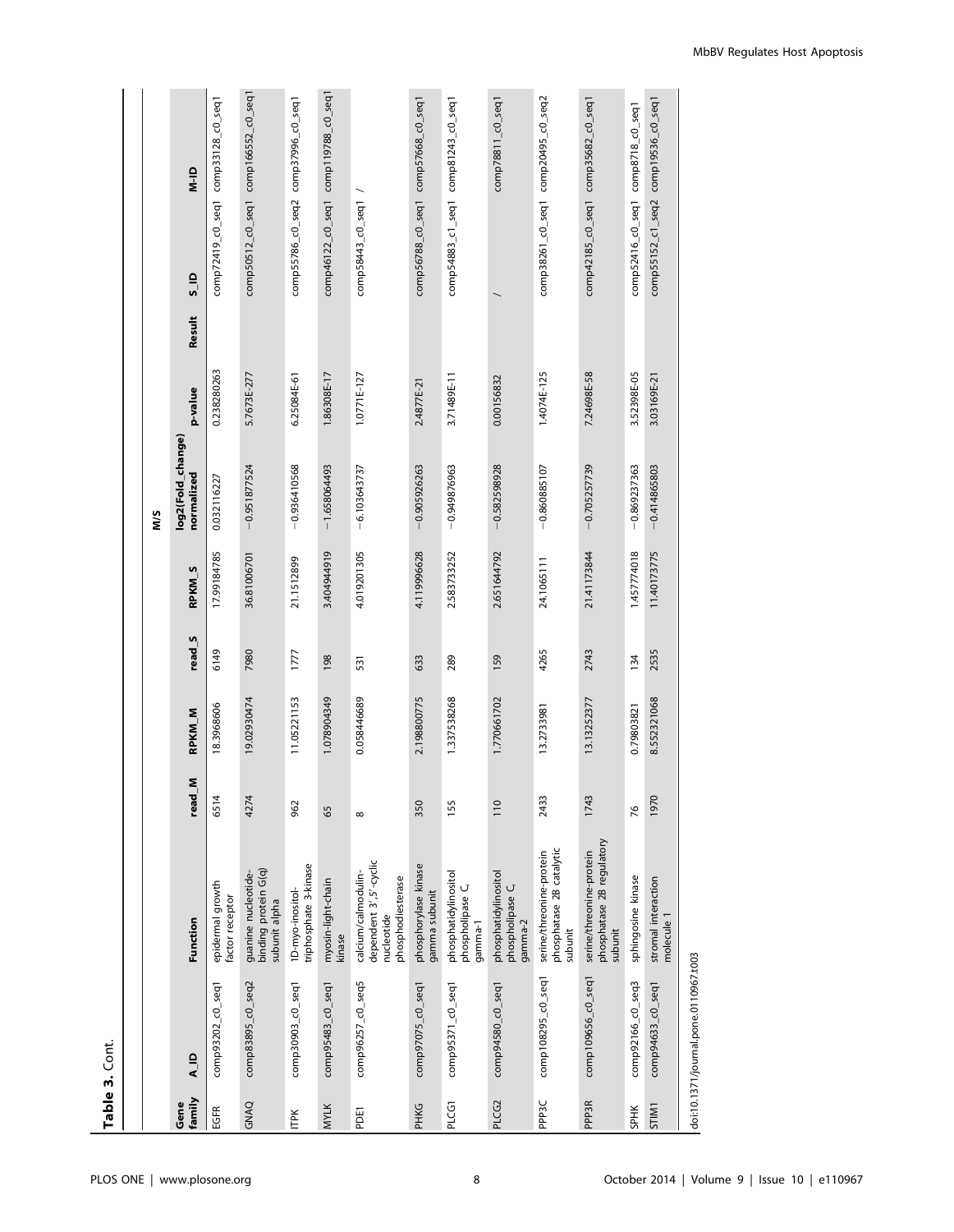| $\overline{ }$ |
|----------------|
| i              |
| Į<br>١<br>I    |
| l<br>ׇ֚֘֝֬     |
|                |
|                |
| $\vdots$       |
| Î<br>I         |

|                    |                    |                                                                       |           |               |                   |                   | ΜŚ                              |             |                               |                    |                       |
|--------------------|--------------------|-----------------------------------------------------------------------|-----------|---------------|-------------------|-------------------|---------------------------------|-------------|-------------------------------|--------------------|-----------------------|
| family<br>Gene     | <b>A_ID</b>        | Function                                                              | Σ<br>read | <b>RPKM_M</b> | read <sub>S</sub> | RPKM <sub>S</sub> | log2(Fold_change)<br>normalized | p-value     | Result                        | $\frac{1}{2}$      | $\frac{1}{2}$         |
| ATF4               | comp93717_c0_seq1  | AMP-dependent<br>CREB2; cyclic<br>transcription<br>factor ATF-4       | 391       | 5.031431973   | 0.5               | 0.006665921       | 0.559949111                     | 8.92893E-68 | 음                             |                    | comp42406_c0_seq1     |
| PEPCK              | comp109757_c0_seq1 | phosphoenolpyruvate<br>carboxykinase (GTP)                            | 3834      | 27.16382297   | 574               | 4.213334979       | 2.688652009                     | $\circ$     | $\frac{\mathsf d}{\mathsf d}$ | comp58069_c0_seq1  | comp30301_c0_seq1     |
| RP-S6e             | comp24289_c0_seq1  | ribosomal protein S6e<br>small subunit                                | 1353      | 27.7189041    | 0.5               | 0.010612644       | 11.35087044                     | 8.601E-176  | ٩                             |                    | comp11154_c0_seq1     |
| COL4A              | comp23243_c0_seq1  | type IV, alpha                                                        | 33659     | 235.0626028   | 160548            | 1161.615892       | $-2.305016159$                  | $\circ$     | down                          | comp45047_c0_seq1  | comp10045_c0_seq2     |
| CREB3              | comp101801_c0_seq1 | cyclic AMP-responsive<br>element-binding<br>protein 3                 | 3995      | 24.04913606   | 11685             | 72.87636897       | $-1.599466012$                  | $\circ$     | down                          | comp28212_c0_seq1  | comp9969_c0_seq1      |
| GSK3B              | comp23136_c0_seq1  | glycogen synthase<br>kinase 3 beta                                    | 1248      | 13.91068253   | 2965              | 34.2400086        | $-1.299489856$                  | 1.9348E-170 | down                          | comp47318_c0_seq1  | comp20759_c0_seq2     |
| HSP90B             | comp103187_c0_seq1 | heat shock protein<br>90kDa beta                                      | 3701      | 23.9880501    | 9865              | 66.24426184       | $-1.465479601$                  | $\circ$     | down                          | comp28148_c0_seq1  | comp19950_c0_seq1     |
| IRS1               | comp97702_c0_seq2  | insulin receptor<br>substrate 1                                       | 268       | 2.200308994   | 696               | 5.920159847       | $-1.427929991$                  | 4.40292E-47 | down                          | comp58222_c1_seq1  | comp53773_c0_seq1     |
| ILC <sub>B1</sub>  | comp107868_c0_seq1 | integrin beta 1                                                       | 2897      | 11.30115561   | 8616              | 34.82213249       | $-1.623534251$                  | $\circ$     | down                          | comp46010_c0_seq2  | comp20980_c0_seq2     |
| LAMA3              | comp99575_c0_seq1  | laminin, alpha 3/5                                                    | 27851     | 42.99292765   | 112433            | 179.8147605       | $-2.064340192$                  | $\circ$     | down                          | comp59989_c0_seq1  | comp17635_c0_seq1     |
| LAMB1              | comp95243_c0_seq1  | laminin, beta 1                                                       | 18108     | 49.24188678   | 51196             | 144.2366222       | $-1.550479569$                  | $\circ$     | down                          | comp60102_c0_seq1  | comp10145_c0_seq2     |
| LAMC1              | comp100060_c0_seq1 | laminin, gamma 1                                                      | 15999     | 40.61052537   | 52368             | 137.716847        | $-1.761779459$                  | $\circ$     | down                          | comp60240_c0_seq1  | comp10076_c0_seq1     |
| PDPK1              | comp89371_c0_seq4  | 3-phosphoinositide<br>protein kinase-1<br>dependent                   | 1184      | 5.484101314   | 2310              | 11.08513688       | $-1.015299457$                  | 5.13123E-90 | down                          | comp57389_c0_seq3  | comp19669_c0_seq2     |
| PPP <sub>2C</sub>  | comp99514_c0_seq1  | phosphatase 2A catalytic<br>serine/threonine-protein<br>subunit       | 4007      | 52.05795373   | 8123              | 109.3350776       | $-1.07056582$                   | $\circ$     | down                          | comp134046_c0_seq1 | $comp24560_{CO}$ seq1 |
| PPP <sub>2R2</sub> | comp95673_c0_seq2  | serine/threonine-protein<br>regulatory subunit B<br>phosphatase 2A    | 362       | 3.276611055   | 761               | 7.136352468       | $-1.122982442$                  | 1.08521E-35 | down                          | comp56391_c0_seq2  | comp21423_c0_seq2     |
| PPP <sub>2R5</sub> | comp25110_c0_seq1  | serine/threonine-protein<br>ò<br>regulatory subunit<br>phosphatase 2A | 414       | 4.316267161   | 1061              | 11.46037093       | $-1.408797669$                  | 9.89141E-70 | down                          | comp226619_c0_seq1 | comp18379_c0_seq1     |
| PTEN               | comp97411_c0_seq4  | PTEN                                                                  | 233       | 1.759294286   | $\overline{5}$    | 7.126499544       | $-2.018196785$                  | 5.8123E-99  | down                          | comp59211_c2_seq7  | comp62639_c0_seq1     |
| PTK2               | comp89387_c1_seq2  | focal adhesion kinase 1                                               | 1443      | 7.251236554   | 3747              | 19.50764073       | $-1.427740364$                  | 3.4416E-248 | down                          | comp58747_c0_seq2  | comp20857_c0_seq2     |
| RAC <sub>1</sub>   | comp102261_c0_seq1 | botulinum toxin<br>Ras-related C3<br>substrate 1                      | 4703      | 22.53778331   | 13189             | 65.48222111       | $-1.538757631$                  | $\circ$     | down                          | comp61307_c0_seq1  | comp211969_c0_seq1    |

 $\sim$ 

 $\overline{\phantom{a}}$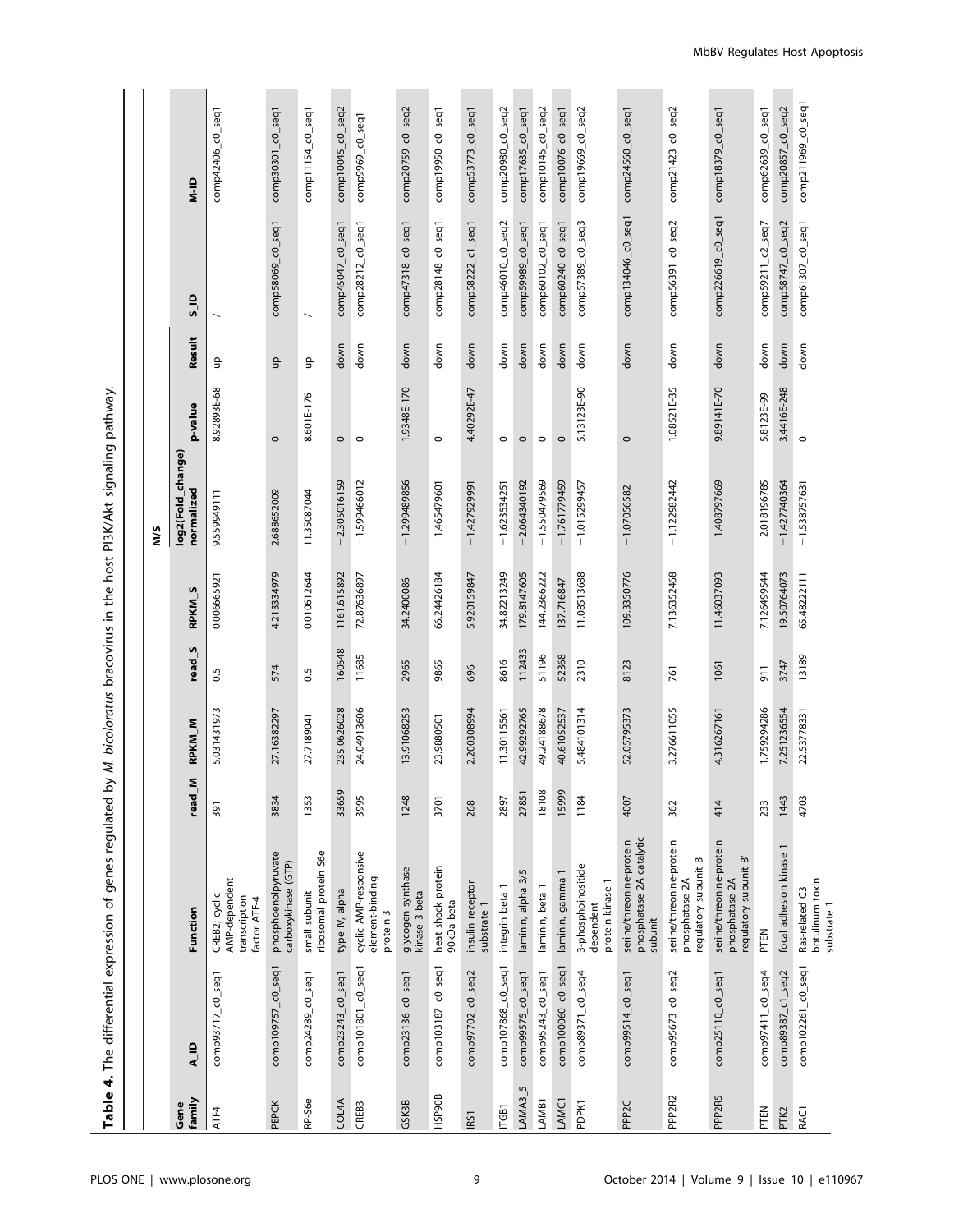| Table 4. Cont.    |                    |                                                                     |        |               |                   |                         |                                 |             |        |                    |                     |
|-------------------|--------------------|---------------------------------------------------------------------|--------|---------------|-------------------|-------------------------|---------------------------------|-------------|--------|--------------------|---------------------|
|                   |                    |                                                                     |        |               |                   |                         |                                 |             |        |                    |                     |
|                   |                    |                                                                     |        |               |                   |                         | ŠΜ                              |             |        |                    |                     |
| family<br>Gene    | $\frac{1}{2}$      | Function                                                            | read_M | <b>RPKM_M</b> | read <sub>S</sub> | <b>RPKM<sub>S</sub></b> | log2(Fold_change)<br>normalized | p-value     | Result | $\frac{5}{2}$      | $\frac{1}{2}$       |
| <b>STK11</b>      | comp68494_c0_seq3  | threonine-protein<br>kinase 11<br>serine/                           | 275    | 2.752794104   | 643               | 6.668487203             | $-1.276462805$                  | 6.66465E-37 | down   | comp28880_c0_seq2  | comp19353_c0_seq1   |
| TSC <sub>2</sub>  | comp93326_c0_seq1  | tuberous sclerosis 2                                                | 42     | 1.079341152   | 227               | 6.043807401             | $-2.48530675$                   | 1.25293E-32 | down   | comp31311_c0_seq1  | comp76972_c0_seq1   |
| <b>YWHAE</b>      | comp96021_c0_seq1  | 14-3-3 protein epsilon                                              | 55     | 1.03509774    | 357               | 6.960848804             | $-2.749496236$                  | 2.16594E-56 | down   | comp58841_c0_seq1  | comp18525_c1_seq1   |
| AKT               | comp103304_c0_seq1 | threonine-protein<br>RAC serine/<br>kinase                          | 4590   | 25.54854119   | 8713              | 50.24541632             | $-0.975751075$                  | $\circ$     |        | comp62555_c0_seq1  | $comp30027-co-seq1$ |
| ATF <sub>2</sub>  | comp63925_c0_seq1  | transcription factor<br>AMP-dependent<br>CREBP1; cyclic<br>ATF-2    | $33\,$ | 1.162462472   | 57                | 1.861274773             | $-0.679106908$                  | 0.041341344 |        | comp30829_c1_seq1  | comp100576_c0_seq1  |
| BRCA <sub>1</sub> | comp95658_c0_seq1  | susceptibility protein<br>breast cancer type 1                      | 355    | 2.744122154   | 366               | 2.931105739             | $-0.09510031$                   | 0.409730291 |        | comp54774_c0_seq1  | comp10458_c0_seq1   |
| CCND <sub>2</sub> | comp92629_c0_seq2  | cyclin D <sub>2</sub>                                               | 1830   | 9.174971528   | 2968              | 15.41675056             | $-0.748723129$                  | 2.87139E-69 |        | comp55005_c1_seq1  | comp20586_c0_seq2   |
| CCNE              | comp86772_c0_seq2  | cyclin E                                                            | 48     | 0.642601979   | 99                | 1.373128968             | $-1.095469805$                  | 1.62283E-05 |        | comp29156_c0_seq1  | comp130315_c0_seq1  |
| CDC37             | comp104439_c0_seq1 | cell division cycle<br>protein 37                                   | 1645   | 17.75049078   | 2932              | 32.77809747             | $-0.884873205$                  | 8.69703E-91 |        | comp28183_c0_seq1  | comp31800_c0_seq1   |
| CDK4              | comp93505_c0_seq2  | cyclin-dependent<br>kinase 4                                        | 5      | 1.026690365   | 248               | 2.898845626             | $-1.497477356$                  | 9.30914E-19 |        | comp46659_c0_seq1  | comp104770_c0_seq1  |
| <b>COL1AS</b>     | comp140925_c0_seq1 | type VII/III/V/XI/<br>XXIV/XXVII, alpha                             | 0.5    | 0.035296871   | 59                | 4.315126435             | $-6.933718735$                  | 8.23218E-15 |        | comp89703_c0_seq1  |                     |
| EGFR              | comp93202_c0_seq1  | epidermal growth<br>receptor<br>factor                              | 6514   | 18.3968606    | 6149              | 17.99184785             | 0.032116227                     | 0.238280263 |        | comp72419_c0_seq1  | comp33128_c0_seq1   |
| EIF4B             | comp103484_c0_seq1 | translation initiation<br>factor 4B                                 | 3735   | 23.01200087   | 6307              | 40.25890145             | $-0.806921376$                  | 7.4266E-166 |        | comp45352_c0_seq1  | comp9966_c0_seq1    |
| EIF4E             | comp108936_c0_seq1 | translation initiation<br>factor 4E                                 | 671    | 7.905316174   | 1192              | 14.54950751             | $-0.88007525$                   | 2.69219E-37 |        | comp38976_c0_seq1  | comp18053_c0_seq1   |
| EIF4EBP1          | comp89898_c0_seq1  | eukaryotic translation<br>initiation factor 4E<br>binding protein 1 | 78     | 2.176304201   | 0.5               | 0.01445341              | 7.234326533                     | 3.10204E-18 |        |                    | comp65767_c0_seq1   |
| FGFR2             | comp86525_c0_seq1  | fibroblast growth<br>factor receptor 2                              | G      | 0.147300349   | $80\,$            | 1.35652114              | $-3.203078779$                  | 1.50516E-15 |        | comp134334_c0_seq1 |                     |
| FRAP              | comp98229_c0_seq3  | complex-associated<br>FKBP12-rapamycin<br>protein                   | 501    | 1.205543964   | 1616              | 4.028672805             | $-1.740620375$                  | 3.1793E-143 |        | comp57729_c1_seq1  | comp19045_c1_seq1   |
| G6PC              | comp92782_c0_seq1  | glucose-6-phosphatase                                               | $\sim$ | 0.039148868   | 87                | 1.764346079             | $-5.494019182$                  | 5.9857E-22  |        | comp51802_c0_seq1  |                     |
| GBL               | comp96734_c0_seq1  | G protein beta<br>subunit-like                                      | 166    | 2.709305209   | 307               | 5.191149459             | $-0.9381311$                    | 1.47018E-11 |        | comp45689_c0_seq2  | comp52297_c0_seq1   |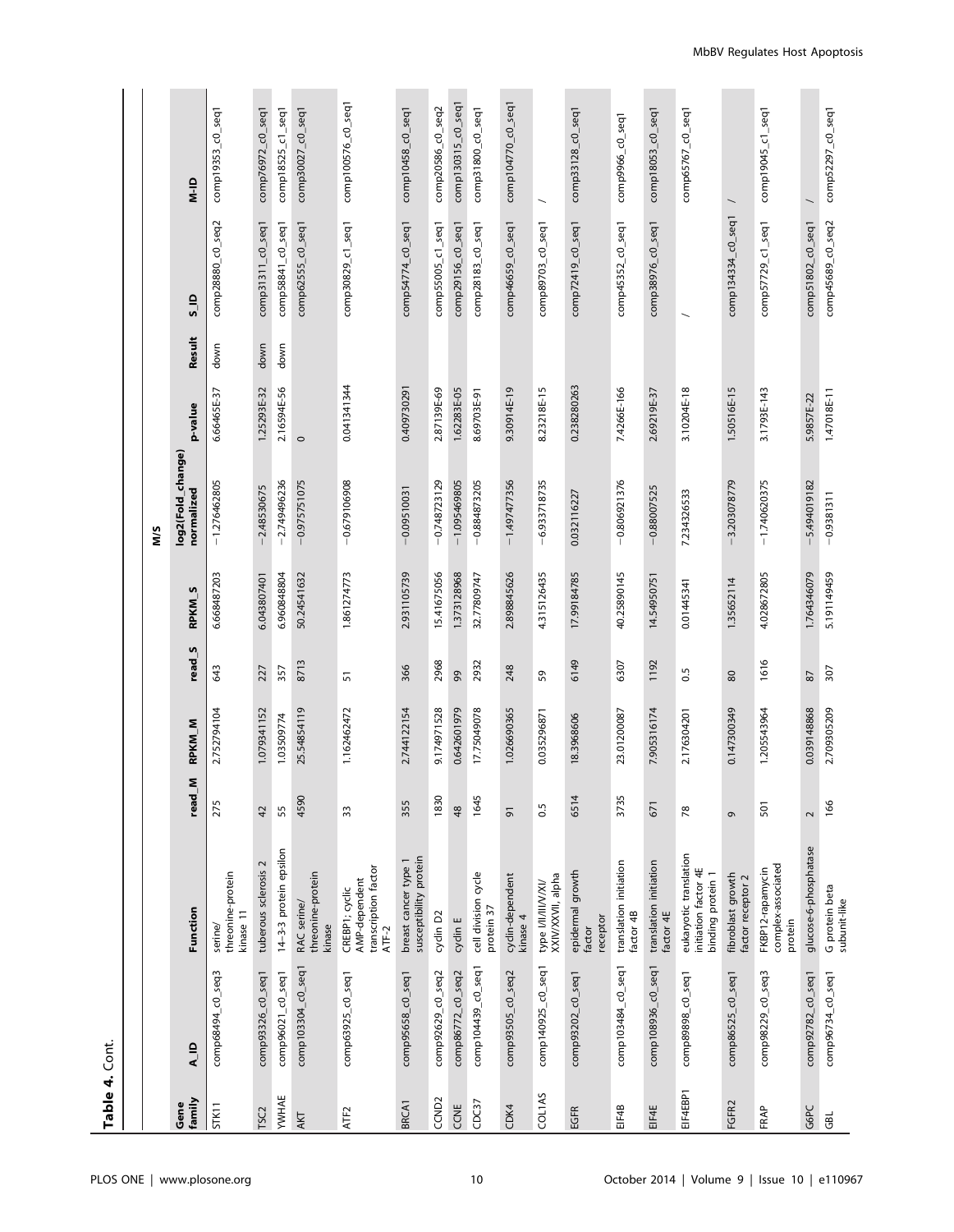Table 4. Cont. Table 4. Cont.

|                     |                    |                                                                             |        |                   |                   |               | ΜS                              |             |                         |                    |                          |
|---------------------|--------------------|-----------------------------------------------------------------------------|--------|-------------------|-------------------|---------------|---------------------------------|-------------|-------------------------|--------------------|--------------------------|
| family<br>Gene      | $A$ ip             | Function                                                                    | read_M | RPKM <sub>M</sub> | read <sub>S</sub> | <b>RPKM S</b> | log2(Fold_change)<br>normalized | p-value     | $\frac{1}{2}$<br>Result |                    | QI-N                     |
| GNB <sub>1</sub>    | comp81476_c0_seq1  | protein G(I)/G(S)/G(T)<br>nucleotide-binding<br>subunit beta-1<br>guanine   | 7596   | 24.34298724       | 15821             | 52.52888221   | $-1.109604667$                  | $\circ$     |                         |                    | comp20574_c0_seq1        |
| <b>GNB5</b>         | comp90181_c0_seq2  | protein subunit beta-5<br>nucleotide-binding<br>guanine                     | 337    | 4.024274883       | 558               | 6.903466944   | $-0.778592216$                  | 6.67432E-15 | comp45009_c0_seq1       |                    | comp17886_c0_seq1        |
| GNG13               | comp95223_c0_seq1  | protein G(I)/G(S)/G(O)<br>subunit gamma-13<br>nucleotide-binding<br>guanine | 7200   | 46.4612554        | 8333              | 55.7102541    | $-0.261914759$                  | 6.81673E-29 | comp61890_c0_seq1       |                    | comp24329_c0_seq1        |
| GRB2                | comp103695_c0_seq1 | receptor-binding<br>growth factor<br>protein 2                              | 4553   | 31.55832529       | 7467              | 53.62135235   | $-0.764786958$                  | 6.7036E-179 | comp59056_c4_seq1       |                    | comp101386_c0_seq1       |
| GYS                 | comp95471_c0_seq2  | glycogen(starch)<br>synthase                                                | 96     | 0.657627746       | 591               | 4.194417817   | 2.673127505                     | 7.16393E-90 | comp55945_c1_seq1       |                    | comp231427_c0_seq1       |
| <b>HSP90A</b>       | comp23248_c1_seq1  | molecular chaperone<br><b>HtpG</b>                                          | 30676  | 217.7778149       | 38447             | 282.7825966   | $-0.376836341$                  | 1.7963E-255 | comp55995_c0_seq2       |                    | comp15914_c0_seq1        |
| <b>IKBKB</b>        | comp46046_c0_seq1  | factor kappa-B kinase<br>inhibitor of nuclear<br>subunit beta               | 628    | 4.037631507       | 887               | 5.908346682   | $-0.549245231$                  | 6.14389E-13 | comp46039_c0_seq1       |                    | comp19169_c0_seq1        |
| <b>INSR</b>         | comp97941_c0_seq7  | insulin receptor                                                            | 381    | 2.063839032       | 405               | 2.27290447    | $-0.139206596$                  | 0.201218987 | $comp55149_c2_seq1$     |                    | comp9154_c1_seq1         |
| JAK2                | comp98009_c1_seq1  | Janus kinase 2                                                              | 407    | 1.908290622       | 691               | 3.356629968   | $-0.814732602$                  | 1.51786E-19 | comp93258_c0_seq1       |                    | comp16460_c1_seq1        |
| KRAS                | comp112119_c0_seq1 | GTPase KRas                                                                 | 2904   | 11.39420805       | 3605              | 14.6544025    | $-0.363033492$                  | 2.01055E-23 | comp46714_c0_seq1       |                    | comp37119_c0_seq1        |
| MAP <sub>2</sub> K1 | comp81191_c0_seq1  | protein kinase kinase 1<br>mitogen-activated                                | 1619   | 6.495897191       | 2927              | 12.16719112   | $-0.905395446$                  | 3.63546E-94 |                         | comp174562_c0_seq1 | comp20958_c0_seq1        |
| MAPK1_3             | comp23161_c0_seq1  | mitogen-activated<br>protein kinase 1/3                                     | 5679   | 21.44919695       | 7831              | 30.64302995   | $-0.514635322$                  | 3.1947E-93  | comp28328_c0_seq1       |                    | comp9963_c0_seq1         |
| MYB                 | comp93622_c1_seq4  | myb proto-oncogene<br>protein                                               | 1093   | 4.733328627       | 1565              | 7.021601066   | $-0.568944942$                  | 2.91134E-23 | comp58816_c0_seq6       |                    | comp9456_c0_seq2         |
| MYC                 | comp63425_c0_seq2  | Myc proto-oncogene<br>protein                                               | 2255   | 7.977064372       | 3204              | 11.74260281   | $-0.5578224$                    | 8.82957E-45 | comp47218_c0_seq2       |                    | comp20721_c0_seq2        |
| P110                | comp97931_c0_seq1  | phosphatidylinositol-4,<br>5-bisphosphate<br>3-kinase, PIK3C                | 165    | 1.192085437       | 623               | 4.663229594   | $-1.967841825$                  | 6.96353E-66 | comp56297_c1_seq1       |                    | comp85699_c0_seq1        |
| P85                 | comp27492_c0_seq1  | phosphoinositide-3-kinase,<br>regulatory subunit, PIK3R                     | 0.5    | 0.03906187        | $\frac{5}{5}$     | 1.214086421   | $-4.957966281$                  | 0.000103715 | comp39459_c0_seq1       |                    | $\overline{\phantom{0}}$ |
| PKN;                | comp67156_c0_seq1  | protein kinase N                                                            | 778    | 3.949050183       | 1366              | 7.183549165   | $-0.863191109$                  | 3.18306E-41 | comp51044_c0_seq1       |                    | comp19192_c0_seq1        |
| PPP <sub>2R1</sub>  | comp101848_c0_seq1 | serine/threonine-protein<br>regulatory subunit A<br>phosphatase 2A          | 4788   | 35.95160432       | 8113              | 63.11330498   | $-0.811888022$                  | 2.797E-215  | comp28215_c0_seq1       |                    | comp10104_c0_seq1        |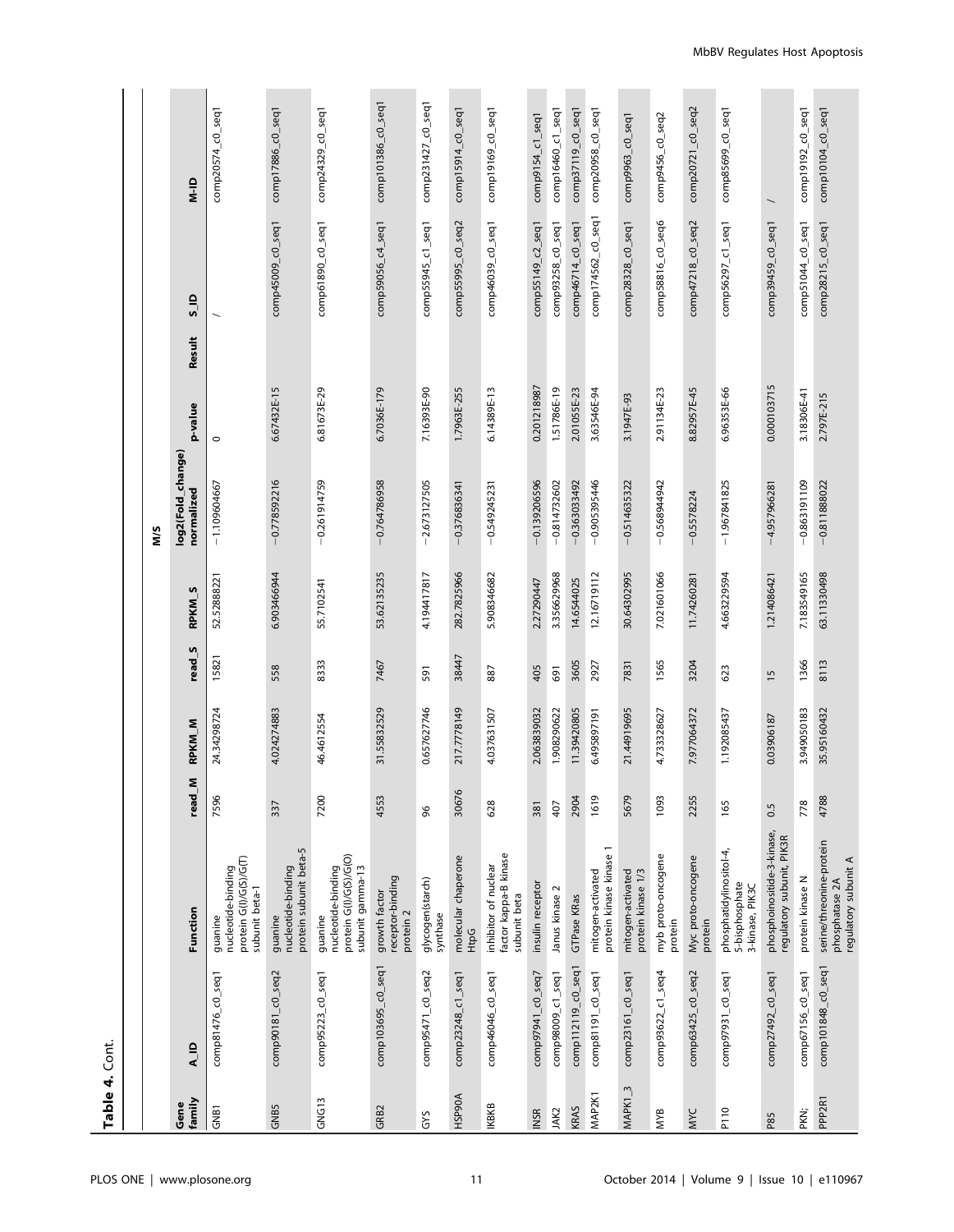| Ú      |  |
|--------|--|
| ø      |  |
| a<br>I |  |
|        |  |
| r      |  |

| Table 4. Cont.     |                                                  |                                                                      |                |               |                    |               |                                 |             |                         |                      |                                         |
|--------------------|--------------------------------------------------|----------------------------------------------------------------------|----------------|---------------|--------------------|---------------|---------------------------------|-------------|-------------------------|----------------------|-----------------------------------------|
|                    |                                                  |                                                                      |                |               |                    |               |                                 |             |                         |                      |                                         |
|                    |                                                  |                                                                      |                |               |                    |               | NNS                             |             |                         |                      |                                         |
| family<br>Gene     | a la                                             | Function                                                             | read_M         | <b>RPKM_M</b> | read <sub>_5</sub> | <b>RPKM_S</b> | log2(Fold_change)<br>normalized | p-value     | $\frac{a}{s}$<br>Result |                      | $\frac{1}{2}$                           |
| PPP <sub>2R3</sub> | comp207060_c0_seq1                               | serine/threonine-protein<br>regulatory subunit B<br>phosphatase 2A   | $\overline{1}$ | 0.429343833   | 42                 | 1.098957536   | $-1.355930267$                  | 0.000936344 |                         | $comp141105_CO_5eq1$ |                                         |
| PRKAA              | comp88394_c0_seq1                                | AMPK; 5'-AMP-activated<br>protein kinase, catalytic<br>alpha subunit | 935            | 5.517046633   | 1081               | 6.608395875   | $-0.260403939$                  | 9.36228E-05 |                         | comp46858_c0_seq1    | comp19779_c0_seq1                       |
| RAPTOR             | comp96751_c0_seq3                                | regulatory associated<br>protein of mTOR                             | 186            | 1.325822604   | 550                | 4.061724643   | $-1.615204683$                  | 1.12036E-44 |                         | comp28927_c0_seq2    | $comp85394_co_seq1$                     |
| <b>RHEB</b>        | comp94584_c0_seq1                                | enriched in brain<br>Ras homolog                                     | 150            | 2.527973388   | 197                | 3.43971752    | $-0.444308815$                  | 0.006072962 |                         | comp83256_c0_seq1    | $comp65541_c0_seq1$                     |
| RPS6KB             | comp110869_c0_seq1                               | p70 ribosomal S6<br>kinase                                           | 1391           | 8.265982996   | 2672               | 16.4505016    | $-0.992873274$                  | 3.286E-100  |                         | comp70041_c0_seq1    | $comp10389_CO_3eq1$                     |
| SOS                | comp96783_c0_seq11                               | son of sevenless                                                     | 74             | 1.123281762   | 195                | 3.066669068   | $-1.448952634$                  | 2.40343E-14 |                         | comp47573_c1_seq1    | comp17032_c1_seq1                       |
| THBS2S             | comp28902_c0_seq1                                | thrombospondin 2/3/4/5                                               | 31             | 0.720784511   | $\frac{15}{2}$     | 0.361335244   | 0.996230029                     | 0.029739095 |                         | comp378223_c0_seq1   |                                         |
| <b>TSC1</b>        | comp87058_c0_seq1                                | tuberous sclerosis 1                                                 | F              | 0.611757829   | $\frac{46}{5}$     | 1.943665035   | $-1.667747046$                  | 5.20854E-05 |                         | comp30877_c0_seq1    |                                         |
|                    | YWHAB_Q_Z comp63845_c0_seq2 14-3-3 protein beta/ | theta/zeta                                                           | 25941          | 59.75452622   | 34171              | 81.54871003   | $-0.448614059$                  | $\circ$     |                         |                      | $comp45161_c0_seq1$ $comp17512_c0_seq2$ |

doi:10.1371/journal.pone.0110967.t004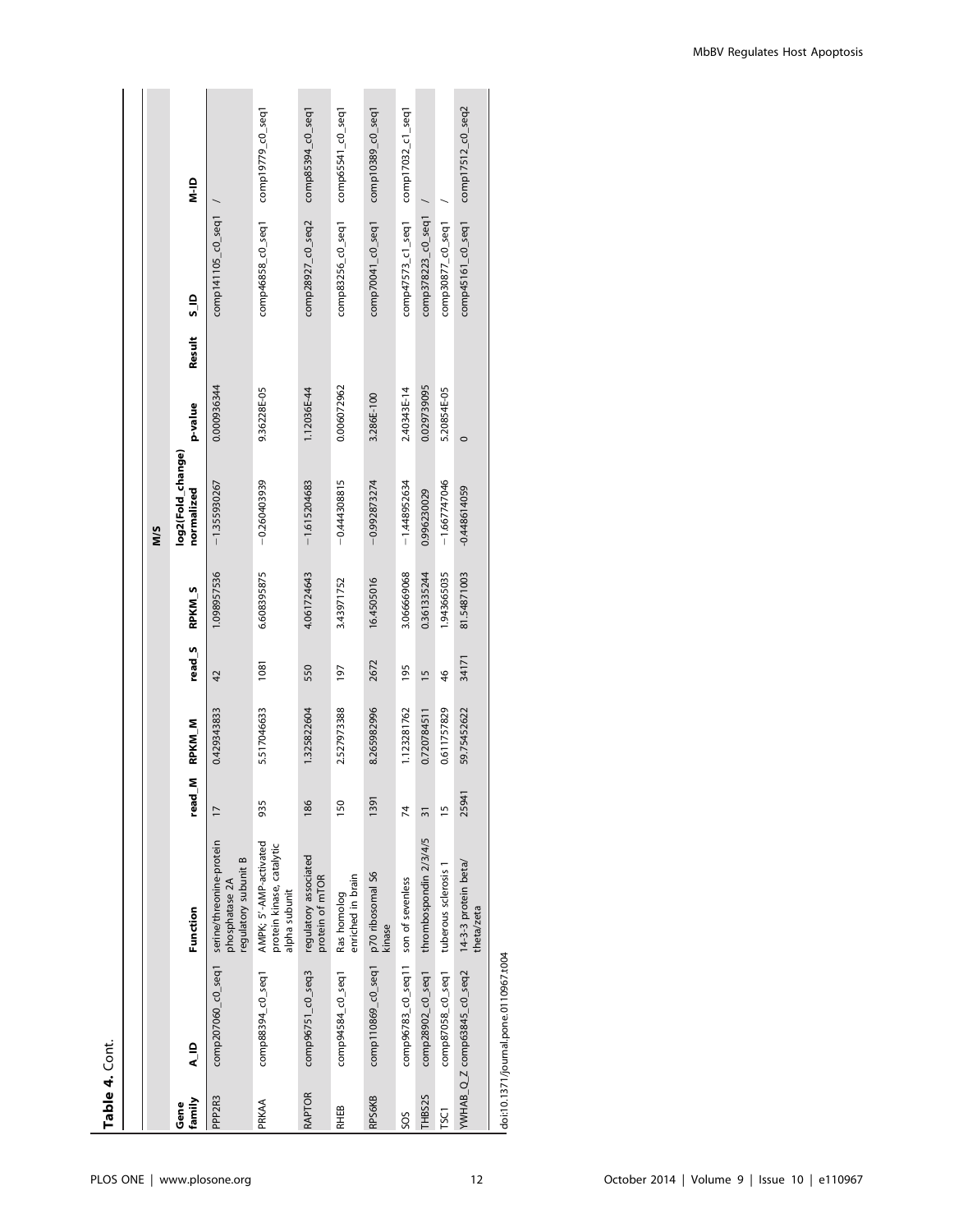Table 5. The differential expression of genes regulated by M. bicoloratus bracovirus in the host NF-KB signaling pathway. kB signaling pathway. Table 5. The differential expression of genes regulated by M. bicoloratus bracovirus in the host NF-

|                   |                                       |                                                               |      |             |                   |                         | ΜS                              |             |        |                       |                      |
|-------------------|---------------------------------------|---------------------------------------------------------------|------|-------------|-------------------|-------------------------|---------------------------------|-------------|--------|-----------------------|----------------------|
| family<br>Gene    | A <sub>L</sub> ID                     | Function                                                      | read | M RPKM_M    | read <sub>S</sub> | <b>RPKM<sub>S</sub></b> | log2(Fold_change)<br>normalized | p-value     | Result | $\frac{5}{5}$         | $\frac{1}{2}$        |
| CSNK2A            | comp67611_c0_seq1                     | casein kinase II subunit<br>alpha                             | 1490 | 10.76489273 | 2927              | 21.90894546             | $-1.025186101$                  | 1.5073E-115 | down   | comp56988_c0_seq2     | comp10015_c0_seq2    |
| MYD88             | comp68137_c0_seq1                     | primary response protein<br>MyD88<br>myeloid differentiation  | 577  | 6.026390147 | 1241              | 13.42853162             | $-1.155935577$                  | 4.14962E-60 | down   | comp76362_c0_seq1     | comp49638_c0_seq1    |
| P50               | comp97501_c11_seq1                    | nuclear factor kappa-B<br>p105/100, Relish 1A                 | 756  | 8.18783011  | 1588              | $1.78E + 01$            | $-1.121828459$                  | 4.83E-73    | down   | comp57569_c0_seq1     | comp46759_c0_seq1    |
| P65               | comp89974_c0_seq4                     | kappa-B/Rel, Dorsal 1A<br>nuclear factor                      | 725  | 6.340266258 | 2092              | $1.90E + 01$            | $-1.579905637$                  | 2.35E-161   | down   | comp58671_c0_seq4     | comp19997_c0_seq5    |
| XIAP              | comp66362_c0_seq1                     | E3 ubiquitin-protein<br>ligase XIAP, Bcl-2                    | 3120 | 19.18253441 | 7814              | 49.77372136             | $-1.375590912$                  | $\circ$     | down   | comp62965_c0_seq1     | comp17943_c0_seq1    |
| <b>ATM</b>        | comp98156_c1_seq4                     | mutated family protein<br>ataxia telangiectasia               | 659  | 2.224231496 | 928               | 3.245023613             | $-0.544922026$                  | 2.64245E-13 |        | comp56187_c0_seq2     | comp18276_c0_seq1    |
| $BIRC2-3$         | comp98152_c0_seq6                     | repeat-containing protein<br>baculoviral IAP<br>2/3           | 1252 | 4.419168216 | 1858              | 6.794495692             | $-0.620591625$                  | 8.2147E-32  |        | comp57322_c0_seq1     | comp52055_c0_seq1    |
| CSNK2B            | comp102869_c0_seq1                    | casein kinase II subunit<br>beta                              | 2230 | 21.59701753 | 3660              | 36.72360578             | $-0.765875624$                  | 1.66408E-88 |        | comp55287_c0_seq1     | comp20218_c0_seq1    |
| IКВ               | comp108698_c0_seq1                    | factor kappa-B, Cactus<br>inhibitor of nuclear                | 3403 | 15.84566756 | 3613              | $1.74E + 01$            | $-0.137465789$                  | 0.000117519 |        | comp46039_c0_seq1     | comp19169_c0_seq1    |
| <b>IKKB</b>       | comp46046_c0_seq1                     | factor kappa-B kinase<br>inhibitor of nuclear<br>subunit beta | 628  | 4.037631507 | 887               | 5.908346682             | $-0.549245231$                  | 6.14389E-13 |        | comp46039_c0_seq1     | $comp19169_CO$ _seq1 |
| IRAK4             | comp50303_c0_seq1                     | receptor-associated<br>interleukin-1<br>kinase 4              | 486  | 4.085524166 | 723               | 6.296875769             | $-0.624115019$                  | 3.09261E-13 |        | comp55403_c1_seq1     | comp50008_c0_seq1    |
| MALT <sub>1</sub> | comp86328_c0_seq1                     | MALT1                                                         | 110  | 1.662564556 | 120               | 1.879067547             | $-0.176606568$                  | 0.386011433 |        | $comp29501_00_0$ seq1 | comp69294_c0_seq1    |
| MAP3K7            | comp97891_c0_seq2                     | protein kinase kinase<br>mitogen-activated<br>kinase 7        | 541  | 3.421954775 | 876               | 5.740588546             | $-0.746377962$                  | 3.47289E-21 |        | comp47143_c1_seq1     | comp18892_c0_seq2    |
| MAP3K7IP1         | comp96428_c0_seq2                     | TAK1-binding protein 1                                        | 226  | 2.447684663 | 387               | 4.342434795             | $-0.82708648$                   | 9.53466E-12 |        | comp27058_c0_seq1     | comp60240_c0_seq1    |
| PLCG1             | comp95371_c0_seq1                     | phosphatidylinositol<br>phospholipase C,<br>gamma-1           | 155  | 1.337538268 | 289               | 2.583733252             | $-0.949876963$                  | 3.71489E-11 |        | comp54883_c1_seq1     | comp81243_c0_seq1    |
| PLCG2             | comp94580_c0_seq1                     | phosphatidylinositol<br>phospholipase C,<br>gamma-2           | 110  | 1.770661702 | 159               | 2.651644792             | $-0.582598928$                  | 0.00156832  |        |                       | comp78811_c0_seq1    |
| <b>TRAF6</b>      | comp91031_c0_seq1                     | TNF receptor-associated<br>factor 6                           | 38   | 0.903867364 | 54                | 1.330730718             | $-0.558035675$                  | 0.079258626 |        | comp52687_c2_seq1     | comp130761_c0_seq1   |
| UBE21             | comp106025_c0_seq1                    | ubiquitin-conjugating<br>enzyme E2                            | 1630 | 22.02296837 | 1997              | 27.95384991             | $-0.344038054$                  | 2.46942E-12 |        | comp57828_c0_seq1     | comp16034_c0_seq1    |
|                   | doi:10.1371/journal.pone.0110967.t005 |                                                               |      |             |                   |                         |                                 |             |        |                       |                      |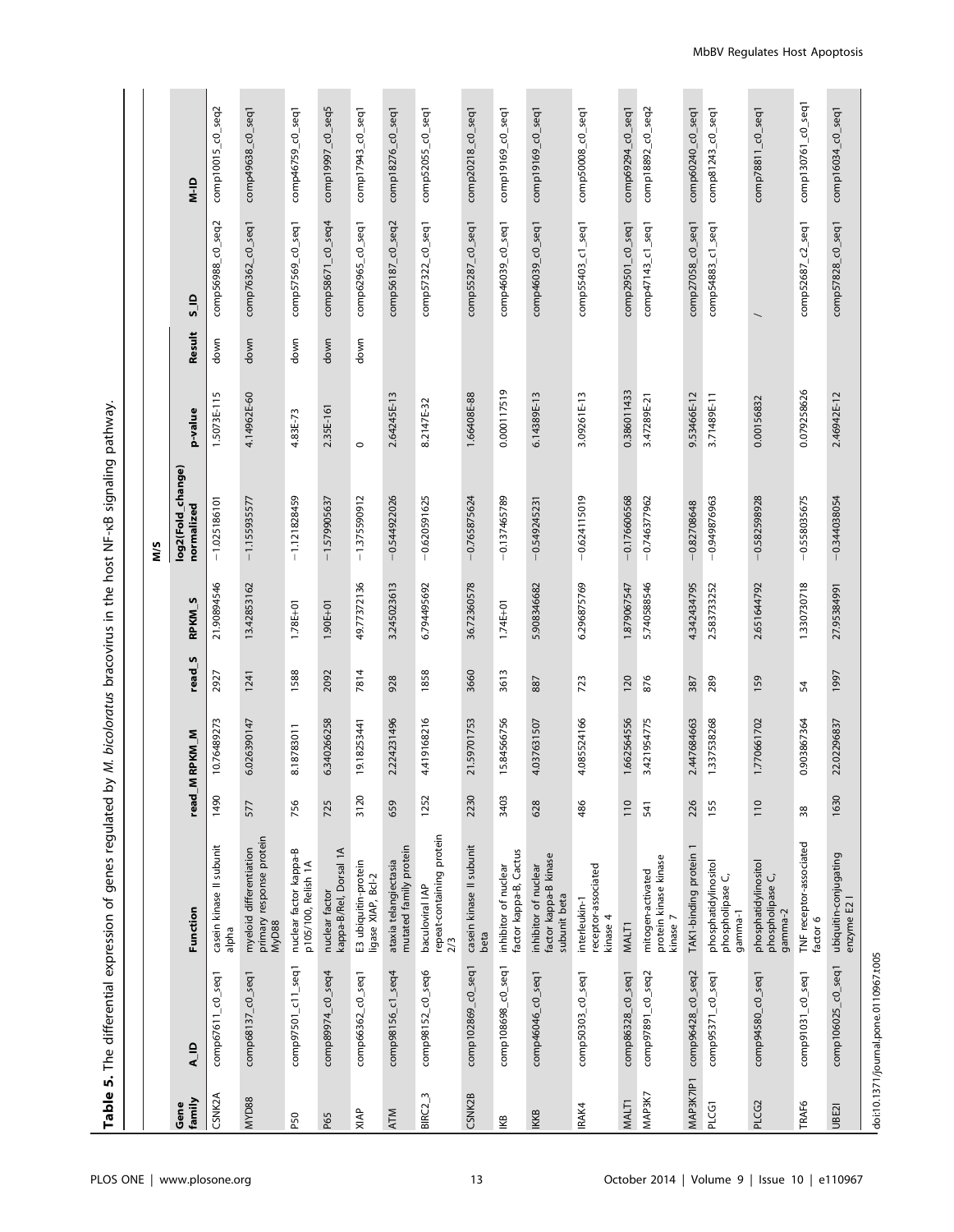Table 6. The differential expression of genes regulated by M. bicoloratus bracovirus in the host ATM/p53 signaling pathway. Table 6. The differential expression of genes regulated by M. bicoloratus bracovirus in the host ATM/p53 signaling pathway.

|                   |                                       |                                                                   |                |             |                   |                         | ΜS                              |                     |                    |                      |
|-------------------|---------------------------------------|-------------------------------------------------------------------|----------------|-------------|-------------------|-------------------------|---------------------------------|---------------------|--------------------|----------------------|
| family<br>Gene    | A_ID                                  | Function                                                          | read_M         | RPKM_M      | read <sub>S</sub> | <b>RPKM<sub>S</sub></b> | log2(Fold_change)<br>normalized | Result<br>p-value   | $\frac{0}{5}$      | $M-N$                |
| <b>PPM1D</b>      | comp23378_c0_seq1                     | protein phosphatase 1D                                            | 436            | 5.195890813 | 968               | 11.95154904             | $-1.201754598$                  | 4.38033E-50 down    | comp45971_c0_seq1  | comp9608_c0_seq1     |
| PTEN              | comp97411_c0_seq4                     | PTEN                                                              | 233            | 1.759294286 | 511               | 7.126499544             | $-2.018196785$                  | 5.8123E-99 down     | comp59211_c2_seq7  | comp62639_c0_seq1    |
| TSC <sub>2</sub>  | comp93326_c0_seq1                     | tuberous sclerosis 2                                              | $\overline{4}$ | 1.079341152 | 227               | 6.043807401             | $-2.48530675$                   | down<br>1.25293E-32 | comp31311_c0_seq1  | comp12675_c0_seq1    |
| <b>ATM</b>        | comp98156_c1_seq4                     | mutated family protein<br>ataxia telangiectasia                   | 659            | 2.224231496 | 928               | 3.245023613             | $-0.544922026$                  | 2.64245E-13         | comp56187_c0_seq2  | comp18276_c0_seq1    |
| <b>ATR</b>        | comp85208_c0_seq1                     | serine/threonine-protein<br>kinase ATR                            | 62             | 1.180743424 | 98                | 1.933593758             | $-0.71158922$                   | 0.00305328          | comp53816_c1_seq1  | comp15900_c0_seq1    |
| CCNB              | comp86097_c0_seq2                     | cyclin B                                                          | 984            | 4.996128296 | 1852              | 9.742149268             | $-0.963429564$                  | 1.7509E-66          | comp57367_c0_seq1  | comp19132_c0_seq2    |
| CCND <sub>2</sub> | comp92629_c0_seq2                     | cyclin D2                                                         | 1830           | 9.174971528 | 2968              | 15.41675056             | $-0.748723129$                  | 2.87139E-69         | comp55005_c1_seq1  | comp20586_c0_seq2    |
| CCNE              | comp86772_c0_seq2                     | cyclin E                                                          | 48             | 0.642601979 | 99                | 1.373128968             | $-1.095469805$                  | 1.62283E-05         | comp29156_c0_seq1  | comp130315_c0_seq1   |
| CCNG <sub>2</sub> | comp81700_c0_seq1                     | cyclin G2                                                         | 2216           | 12.41316031 | 3124              | 18.1300477              | $-0.546512258$                  | 3.78105E-42         | comp58929_c0_seq2  | comp21305_c1_seq2    |
| CDK1              | comp76441_c0_seq1                     | cyclin-dependent kinase 1                                         | 1207           | 7.410567531 | 2282              | 14.51560537             | $-0.969948801$                  | 1.51194E-82         | comp27910_c0_seq1  | $comp16516_c0_s$ eq1 |
| CDK4              | comp93505_c0_seq2                     | cyclin-dependent kinase 4                                         | 5              | 1.026690365 | 248               | 2.898845626             | $-1.497477356$                  | 9.30914E-19         | comp46659_c0_seq1  | comp104770_c0_seq1   |
| CHK2              | $comp93714_c0_seq1$                   | serine/threonine-protein<br>kinase Chk2                           | 116            | 1.042448685 | 212               | 1.973821482             | $-0.921015145$                  | 3.88281E-08         | comp29305_c0_seq1  | comp185379_c0_seq1   |
| ξC                | comp93023_c0_seq1                     | cytochrome c                                                      |                | 0.030570159 | 77                | 2.438730115             | $-6.317862227$                  | 1.87344E-19         | comp96131_c0_seq1  |                      |
| EI24              | comp94889_c0_seq2                     | etoposide-induced 2.4<br><b>mRNA</b>                              | 143            | 1.901385289 | 220               | 3.030624197             | $-0.672564063$                  | 2.18683E-05         | comp87761_c0_seq1  | $comp67505_c0_s$     |
| GADD45            | comp87685_c0_seq2                     | damage-inducible protein<br>growth arrest and DNA-                | 933            | 10.69806017 | 999               | 11.86763536             | $-0.149683283$                  | 0.029048024         | comp58271_c0_seq2  | comp19840_c0_seq1    |
| P53               | comp63894_c0_seq1                     | p53                                                               | 1659           | 10.61581334 | 2957              | 1.96E+01                | $-0.884896043$                  | 1.49E-91            | comp27951_c0_seq1  | comp20024_c0_seq1    |
| RCHY1             | comp94630_c0_seq1                     | RING finger and CHY zinc<br>finger domain-containing<br>protein 1 | 80             | 1.340540829 | 140               | 2.430487591             | $-0.858430608$                  | 2.87028E-05         | comp30489_c0_seq1  | comp128683_c0_seq1   |
| RFWD2             | comp93760_c0_seq1                     | E3 ubiquitin-protein ligase<br>RFWD2                              | 122            | 1.853497561 | 146               | 2.298054677             | $-0.310162907$                  | 0.094260381         | comp99768_c0_seq1  | comp10686_c1_seq1    |
| RRM <sub>2</sub>  | comp100970_c0_seq1                    | ribonucleoside-diphosphate<br>reductase subunit M2                | 4699           | 44.24117718 | 6338              | 61.82281522             | $-0.482749578$                  | 1.81544E-67         | comp61643_c0_seq1  | comp10097_c0_seq1    |
| SESN              | comp313998_c0_seq1                    | sestrin                                                           | 12             | 0.967587612 | 0.5               | 0.041769028             | 4.533886815                     | 0.000805877         |                    | comp150130_c0_seq1   |
| <b>SIAH1</b>      | comp38385_c0_seq1                     | E3 ubiquitin-protein ligase<br>SIAH1                              | 886            | 4.980482149 | 1456              | 8.479580246             | $-0.767707437$                  | 4.40084E-36         | comp189698_c0_seq1 | comp20596_c1_seq1    |
|                   | doi:10.1371/journal.pone.0110967.t006 |                                                                   |                |             |                   |                         |                                 |                     |                    |                      |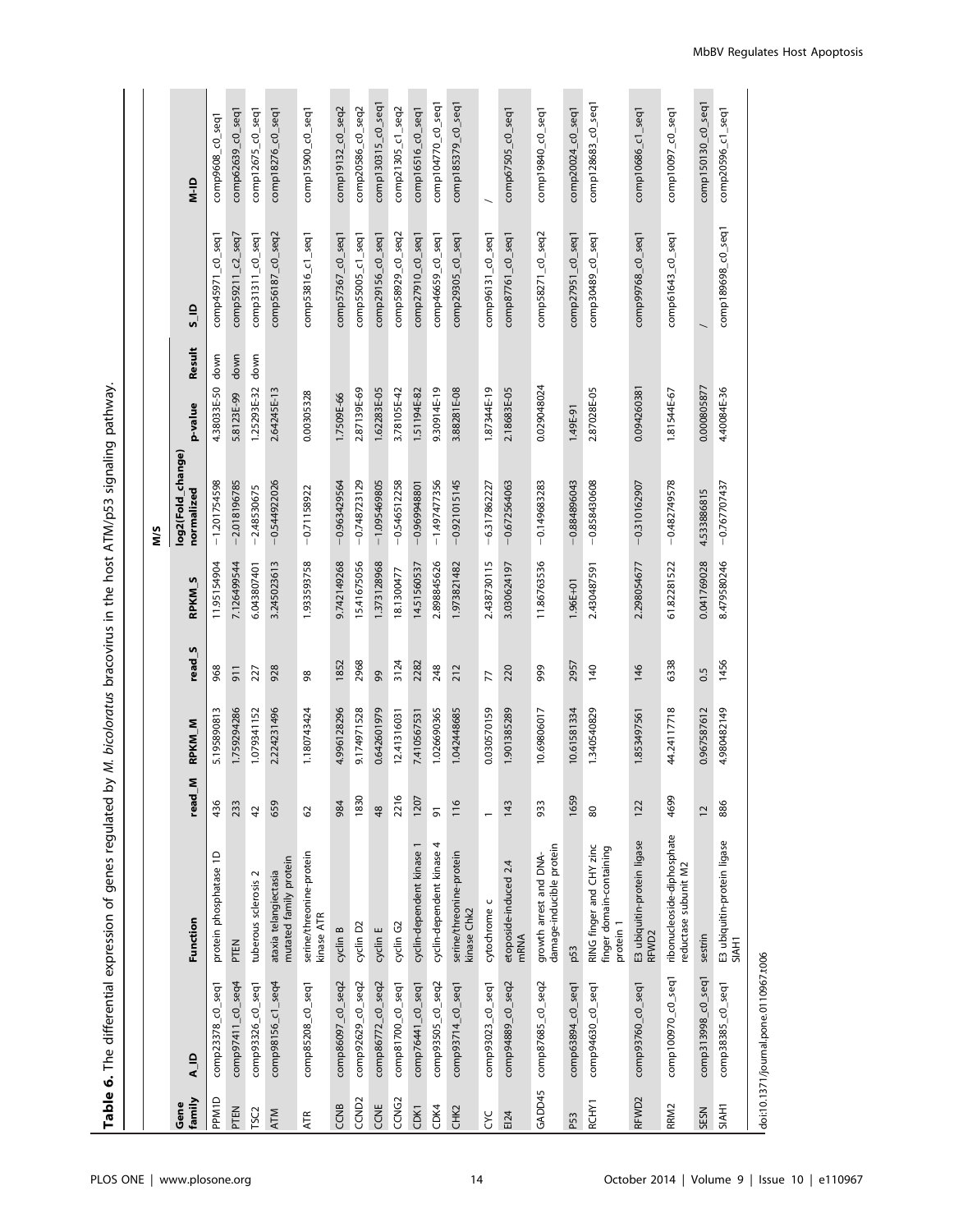resulting in the triggering of caspase-dependent and -independent pathways.

First, we found that M. bicoloratus parasitism regulated genes involved in forming the PTPC, which control mitochondrial apoptosis. Following M. bicoloratus parasitization, Spli-CypD was dramatically up-regulated (Table 3, Fig. 1). PTPC, which is a large multiprotein structure assembled at the contact sites between outer membrane (OM) and inner membrane (IM) of mitochondria, regulates MMP. PTPC activation provokes a sudden increase in the IM permeability to solutes of low molecular weight, causing the unregulated entry of water and osmotic swelling of the mitochondrial matrix. Numerous studies suggest that the PTPC is assembled by ANT (in the IM), VDAC (in the OM) and mitochondrial matrix protein cyclophilin D (Cyp D) [13]. According to our data, under M. bicoloratus parasitism, PTPC can form in the mitochondria of host hemocytes. Some DNA viral proteins may be direct inducers of MMP, and some may be indirect MMP facilitators, resulting in the activation of the mitochondrial apoptosis pathway [13]. This suggests an inducing condition of PTPC. M. bicoloratus parasitism may promote cell death via regulation of PTPC formation to release factors involved in DNA fragmentation from mitochondria into nuclei to cleave DNA.

PTPC formed suddenly during immunochallenge, AIF, EndoG, and Cyt  $c$  in the mitochondria were released from the intermitochondrial space into the cytoplasm. EndoG and AIF directly move into the nucleus to digest DNA [28,29]. In mammals, the endonuclease DFF40 initiates DNA fragmentation. A recent report found that in Caenorhabditis elegans, there is an unexpected connection between Dicer and DNA degradation during cell death [30]. The Dicer-family RNase III enzymes include helicase, PAZ, RNaseIII, and dsRNA-binding domains [30]. CED-3 cleaves DCR-1, the *C. elegans* Dicer orthologue, as a candidate, at a specific position to yield a short isoform termed tDCR-1, which lacks the helicase and PAZ domain, and gains the capacity to cleave DNA into fragments [31]. Once DNA suffers double-strand breaks, the ATM signaling pathway activates and interacts with many different proteins to induce cell cycle arrest, increase DNA repair, and inhibit apoptosis, which involves the p53 signaling pathway, NF-kB signaling pathway and PI3K/Akt signaling pathway via the activation of  $IKK\beta$  and p53 [32]. Typically, the activated ATM signaling pathway should inhibit host cell apoptosis for cell survival [33,34].

At this point, we wish to examine how the parasitism inhibited the ATM-triggered DNA repair and cell survival signaling pathways. During DNA damage in the host hemocytes, ATM is expressed (Table 6). The ATM signaling pathway is responsible for DNA repair via activation of the related cell survival signaling pathway [35]. DNA damage may activate protein kinases, such as ATM, to phosphorylate p53 at one of these three residues, which thereby increases the p53 level. After the DNA damage is repaired, the ATM kinase is no longer active. p53 will be quickly dephosphorylated and destroyed by the accumulated MDM2 [36]. p53 is conserved across eukaryotic organisms, and the decrease of transcriptional levels of genes regulated by p53 leads to a subdued resistance to pathogens infections. In C. elegans, p53/ CEP-1 are inhibited by the nucleolar protein NOL-6, a nucleolar RNA-associated protein, causing innate immune suppression [37].

It is well known that PI3K/Akt signaling pathway regulates cell survival and apoptosis. PI3K is composed of heterodimers of inhibitory adaptor/regulatory (p85) and a catalytic (p110) subunits. p85 binds and integrates signals from various cellular proteins, including transmembrane tyrosine kinase-linked receptors and intracellular proteins, providing an integration point for

activation of p110. Akt, which contains a PH domain in the Nterminal region, is the primary downstream mediator of the effects of PI3K. The PH domain of Akt interacts with 3'-phosphoinositides, contributing to recruitment of Akt to the plasma membrane. Recruitment to the membrane results in a conformation change, contributing to exposure of two crucial phosphorylation sites, serine 473 and threonine 308, for activation. An unexpected finding is that p85 was not expressed under M. bicoloratus parasitism (Table 4). HSV-1, herpes simplex virus, induces the phosphorylation of Akt during infection of oral epithelial cells, leading to anti-apoptosis, and inhibition of HSV-1 induced PI3K activity increases DNA fragmentation [17]. Insect baculovirus AcMNPV activates PI3K/Akt signaling pathway antiapoptosis to replicate itself in the host cell via enhancing phosphorylation of Ser 473 of Akt [18]. In our laboratory, overexpression of the gap junction proteins Inx2 and Inx3 caused dramatic apoptosis in Sf9 and Spli221 cells but no phosphorylation of Akt in Hi5 cell lines, which reveals an anti-apoptosis function [26].

NF-kB signaling pathway regulates cell survival and apoptosis. In innate immunosuppression in invertebrates, it is well known that PDV protein vankyrins, which lack the phosphorylation and ubiquitination domains, function as IkB mimics via completion for the NF-kB site with IkB [38]. This results in retention of NF-kB in the cytoplasm, which inhibits immune gene expression for products such as antimicrobial peptides (AMPs) [39]. Three vankyrin genes were expressed in the host hemocytes (Table 1). NF-kB is constituted of p50 and p65 subunits. Normally, the p50/ p65 complex is released from IkB and translocated to the nucleus to activate the transcription of genes involved in cell survival. During the immunochallenge, p50 and p65 were down-regulated by M. bicoloratus parasitism (Table 5, Fig. 1) suggesting that M. bicoloratus blocked the critical signaling pathway to promote cell apoptosis.

 $Ca<sup>2+</sup>$  overload from the ER to mitochondria is required for initiation of programmed cell death. An unexpected result concerns  $Ca^{2+}$  loading between the endoplasmic reticulum and mitochondria. Previously, we proposed that innexin hemichannels on the ER can be  $Ca^{2+}$  channels, providing a pannexin 3-like function in the mammal to deliver  $\text{Ca}^{2+}[24,31]$ . In such a case, *inx* genes should be up-regulated to produce more hemichannels, but 3 inx genes were been down-regulated, only inx4 was up-regulated (Table 2, Fig. 1). This suggests a disruption in hemichannel activation under M. bicoloratus parasitism.

In Table 1 and Fig. 1, we show six types of gene transcriptions in the parasitized host hemocytes related to the Ankyrin-repeat, PTP, C-type lectin, Ben domain, Mucin-like and EGF-like families. Recent research indicates that C-type lectin (SIGN-R1) enhances uptake and the processing of circulating apoptotic cells in the spleen [40]. CpBV-lectin encoded by C. plutellae bracovirus is secreted into plasma and binds to the surface of parasitoid eggs to induce host immunosuppression via inhibition of host hemocyte non-self recognition [41]. In our research system, considering the interaction between M. bicoloratus bracovirus proteins and apoptosis, whether MbBV-lectin provides a relative contribution to apoptotic cell clearance, similar to SIGN-R1, requires further examination. However, it is reasonable to indicate that most important genes displayed less transcription in the host hemocytes during apoptosis. The Ben domain-containing proteins are well known to be involved in the transcriptional repression through its interaction with histone deacetylase, and overexpression causes cell cycle arrest [42]. The ankyrin-repeat protein family acts as inhibitors of nuclear transcription factors via binding of NF-kB homodimers [39]. Protein tyrosine phosphatases are the largest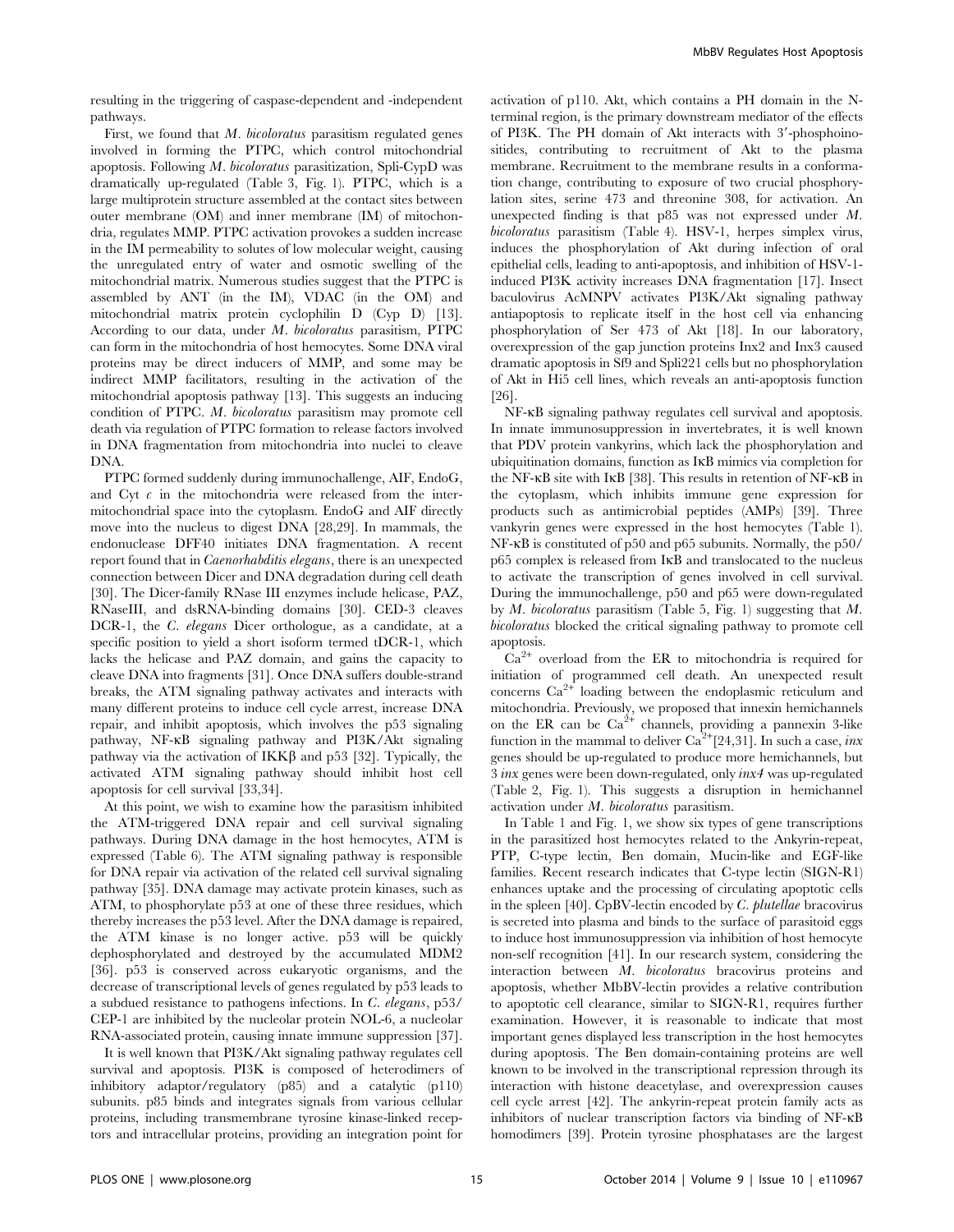family encoded by bracovirus, and PTPs are well known as a regulator of apoptosis in human [43], such as PTP-1B regulation of the PI3K/Akt cascade to influence the nuclear localization of FOXO1, a transcription factor that regulates the expression of several pro-apoptotic genes [44], and SHP-1 that disrupts antiapoptotic pathways through the regulation of the p85 subunit of PI3K [45], and TC-PTP also regulates p53 expression during apoptosis [46]. PTP-H2 from MdBV is a functional tyrosine phosphatase [47] and induces apoptosis of Sf21 cells [48]. MbCrp (egf-like) disrupts the cytoskeleton of host hemocytes [49].

In conclusion, our findings demonstrated that M. bicoloratus parasitism could regulate critical signaling pathways of host hemocytes to promote apoptosis to suppress host cellular immunity. Bracovirus may regulate proteins to form a PTPC structure that altered mitochondrial permeability, resulting in the release of DNA fragmentation elements, causing DNA damage and keeping ATM expression. This might have implications for better understanding of the mechanism of innate immunosuppression via the apoptosis pathway. However, analysis of the bracovirus proteins regulation of the critical signaling pathway may involve three levels in the cell, as a ligand binding to receptor on the cell surface, as a mini-protein to compete with scaffold proteins, as a nuclear factor to promote gene expression, as a host translation inhibitory factor to inhibit host protein translation or utilization of an RNAi mechanism [50] to inhibit gene expression on the mRNA level. The proteins responsible for specific signaling molecules in host hemocytes remain to elucidated.

## Materials and Methods

#### Insect rearing and experimental animals

The S. litura colony was reared on an artificial diet (formulated according to [51]) at  $27 \pm 1^{\circ}$ C, RH 60–80%, and under a 12:12 h photoperiod regimen. The parasitoid M. bicoloratus colony was maintained on S. litura larvae reared in the laboratory according to established methods [52]. Adults were also provided with honey as a dietary supplement.

#### Isolation of hemocytes from larvae of S. litura

Hemocytes were collected 5 days post-parasitization from parasitized S. litura larvae (more than 1,000) (when immature parasitoids in the host developed to the second larvae [52], approximately 21% hemocytes underwent apoptosis [1]) and named 'M' (parasitized by M. bicoloratus) in this paper. The fourth instar S. litura larvae were used to collect hemocytes to serve as the control group, named 'S' (non-parasitized S. litura hemocytes) in this paper.

### Total RNA extraction

Total RNA was isolated from hemocytes using an RNeasy Plus Universal Mini Kit (QIAGEN, Maryland, USA), which is specific for genome DNA elimination, according to the manufacturer's instructions. The concentration of each RNA sample was determined by measuring OD at A260/A280 using the NanoDrop 2000 and running 1 x TBE agarose gel. High quality samples (with an A260/A280 ratio  $>2.0$ , A260/A230 $>2.0$ , concentration $>$ 500 ng/ul) showing 28S and 18S RNA bands clearly were stored at  $-80^{\circ}$ C until use. RNA was prepared from at least two biological replicates and used for independent library preparations.

## Transcription mRNA sequencing, assemble, gene predicted

Sequencing libraries were prepared using a RNA-Seq sample preparation kit from Illumina following the manufacturer's instructions. The transcription sequences were sequenced using an Illumina Hiseq2000, and the total base number was more than 26.3 Gb per sample. There were two replications for the M1, M2, S1, and S2 pools. RNA-seq de novo assembly was performed using Trinity [53]. GetORF in EBOSS were used to find protein from contigs [54].

## Gene Ontology (GO) and KEGG data

GO Slim test were assigned to the NR-annotated transcripts using a local Blast2GO pipeline b2g4pipe [55] with access to a local GO MySQL database (version of April 2013). The Kyoto Encyclopedia of Genes and Genomes (KEGG) was used for analysis of molecular networks [56].

## Definition of up- or down-regulated genes based on fold change

Clean reads were mapping to assembled contigs, to get RPM value based on reads number [57]. Statistical analysis of data was performed using DESeq [58]. Transcript abundances for each gene were expressed as a weighted mean of counts from each replicate normalized to the overall library size (known as 'base mean'). p-values (adjusted for false discovery rate) were generated for each gene in pair-wise comparisons between different conditions. In our analyses, we used an adjusted  $p$ -value of 0.001 as a criteria for identifying significant differences in gene expression.

#### Total RNA isolation, cDNA synthesis and qRT-PCR

Total RNA was isolated from hemocytes of parasitized S. litura larvae 5 days post-parasitization using RNAiso Plus (TaKaRa, Dalian, China), according to manufacturer's instructions, including DNase treatment. The concentration and purity of each RNA sample was determined by measuring OD at A260/A280 using NanoDrop 2000. Samples with an A260/A280 ratio  $>2.0$ ) were used to synthesize cDNA using Oligo d (T) 18 primers following manufacturer's instruction (TaKaRa, Dalian, China). All cDNA samples were stored at  $-80^{\circ}\text{C}$  for preservation. qRT-PCR was performed using SYBR PCR Kit (Takara, Dalin, China) with the ABI 7500 system following the cycling parameters:  $50^{\circ}$ C, 2 min;  $95^{\circ}$ C, 10 mim;  $95^{\circ}$ C, 5 sec,  $60^{\circ}$ C, 34 sec, 40 cycles;  $95^{\circ}$ C, 15 sec; 60°C, 1 min; 95°C, 30 sec; 60°C, 15 sec. The 2- $\Delta \Delta CT$  method was used to get the relative mRNA levels [59]. 18S rDNA gene was used as the housekeeping genes for normalization. Three replications have been carried out for per sample.

#### GenBank accession numbers

The whole RNA-Seq project was deposited into DDBJ/DRA/ GenBank under the accession DRA001149.

## Supporting Information

## Figure S1 Completed ORF and short qRT-PCR products.

(TIF)

Table S1 Sample information. (XLS)

Table S2 Sequencing output and quality. (XLSX)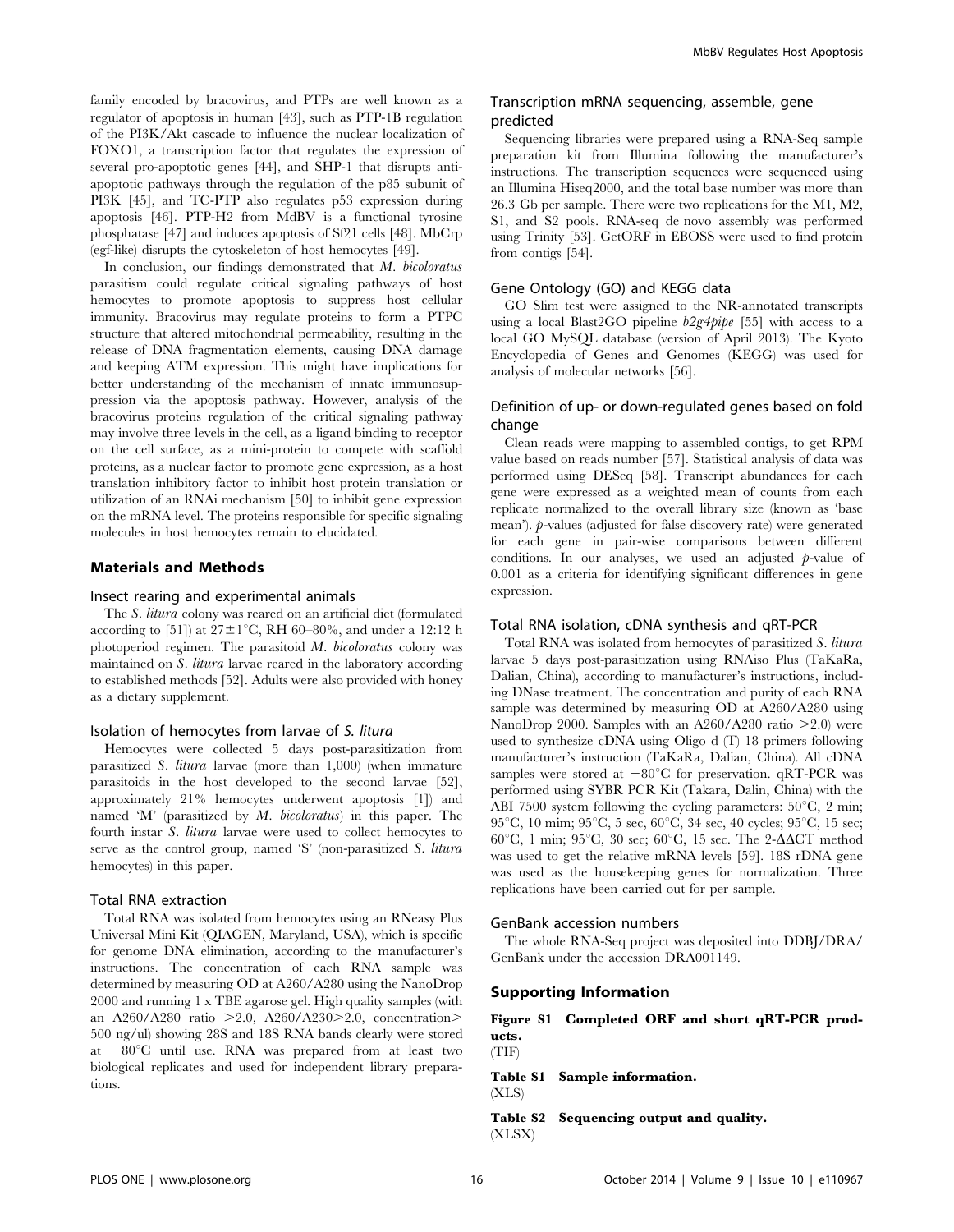Table S3 EST cluster contigs. (XLSX)

Table S4 Primers of completed ORF and short qRT-PCR.

(XLSX)

#### References

- 1. Luo KJ, Pang Y (2006) Spodoptera litura multicapsid nucleopolyhedrovirus inhibits Microplitis bicoloratus polydnavirus-induced host granulocytes apoptosis. J Insect Physiol 52: 795–806.
- 2. Amaya KE, Asgari S, Jung R, Hongskula M, Beckage NE (2005) Parasitization of Manduca sexta larvae by the parasitoid wasp Cotesia congregata induces an impaired host immune response. J Insect Physiol 51: 505–512.
- 3. Strand MR, Pech LL (1995) Microplitis demolitor polydnavirus induces apoptosis of a specific haemocyte morphotype in Pseudoplusia includens. J Gen Virol 76: 283–291.
- 4. Strand MR, Burke GR (2012) Polydnaviruses as symbionts and gene delivery systems. PLoS Pathogens 8: doi:10.1372/journal.ppat.1002757.
- 5. Desjardins CA, Gundersen-Rindal DE, Hostetler JB, Tallon LJ, Fadrosh DW, et al. (2008) Comparative genomics of mutualistic viruses of Glyptapanteles parasitic wasps. Genome Biol 9: R183.
- 6. Beck MH, Zhang S, Bitra K, Burke GR, Strand MR (2011) The encapsidated genome of Microplitis demolitor bracovirus integrates into the host Pseudoplusia includens. J Virol 85: 11685–11696.
- 7. Liu X, Zou H, Slaughter C, Wang X (1997) DFF, a heterodimeric protein that functions downstream of caspase-3 to trigger DNA fragmentation during apoptosis. Cell 89: 175–184.
- 8. Widlak P, Li P, Wang X, Garrard WT (2000) Cleavage preferences of the apoptotic endonuclease DFF40 (caspase-activated DNase or nuclease) on naked DNA and chromatin substrates. J Biol Chem 275: 8226–8232.
- 9. Ninios YP, Sekeri-Pataryas KE, Sourlingas TG (2010) Histone H1 subtype preferences of DFF40 and possible nuclear localization of DFF40/45 in normal and trichostatin A-treated NB4 leukemic cells. Apoptosis 15: 128–138.
- 10. Zhou P, Lugovskoy AA, McCarty JS, Li P, Wagner G (2001) Solution structure of DFF40 and DFF45 N-terminal domain complex and mutual chaperone activity of DFF40 and DFF45. Proc Natl Acad Sci U S A 98: 6051–6055.
- 11. Gu J, Dong RP, Zhang C, McLaughlin DF, Wu MX, et al. (1999) Functional interaction of DFF35 and DFF45 with caspase-activated DNA fragmentation nuclease DFF40. J Biol Chem 274: 20759–20762.
- 12. Cregan SP, Dawson VL, Slack RS (2004) Role of AIF in caspase-dependent and caspase-independent cell death. Oncogene 23: 2785–2796.
- 13. Galluzzi L, Brenner C, Morselli E, Touat Z, Kroemer G (2008) Viral control of mitochondrial apoptosis. PLoS Pathog 4: e1000018.
- 14. Zhang J, Xu M (2002) Apoptotic DNA fragmentation and tissue homeostasis. Trends Cell Biol 12: 84–89.
- 15. Chekeni FB, Elliott MR, Sandilos JK, Walk SF, Kinchen JM, et al. (2010) Pannexin 1 channels mediate 'find-me' signal release and membrane permeability during apoptosis. Nature 467: 863–867.
- 16. Stambolsky P, Weisz L, Shats I, Klein Y, Goldfinger N, et al. (2006) Regulation of AIF expression by p53. Cell Death Differ 13: 2140–2149.
- 17. Hsu MJ, Wu CY, Chiang HH, Lai YL, Hung SL (2010) PI3K/Akt signaling mediated apoptosis blockage and viral gene expression in oral epithelial cells during herpes simplex virus infection. Virus Res 153: 36–43.
- 18. Xiao W, Yang Y, Weng QB, Lin TH, Yuan MJ, et al. (2009) The role of the PI3K–Akt signal transduction pathway in Autographa californica multiple nucleopolyhedrovirus infection of Spodoptera frugiperda cells. Virology 391: 83–89.
- 19. Luo KJ, Turnbull M (2008) Manipulations of Host Cell Physiology by Polyndaviruses. In Recent advances in insect physiology, toxicology and molecular biology (ed Nannan Liu): 93–115.
- 20. Espagne E, Dupuy C, Huguet E, Cattolico L, Provost B, et al. (2004) Genome sequence of a polydnavirus: insights into symbiotic virus evolution. Science 306: 286–289.
- 21. Webb BA, Strand MR, Dickey SE, Beck MH, Hilgarth RS, et al. (2006) Polydnavirus genomes reflect their dual roles as mutualists and pathogens. Virology 347: 160–174.
- 22. Desjardins CA, Gundersen-Rindal DE, Hostetler JB, Tallon LJ, Fuester RW, et al. (2007) Structure and evolution of a proviral locus of Glyptapanteles indiensis bracovirus. BMC Microbiol 7: 61.
- 23. Chen YF, Gao F, Ye XQ, Wei SJ, Shi M, et al. (2011) Deep sequencing of Cotesia vestalis bracovirus reveals the complexity of a polydnavirus genome. Virology 414: 42–50.
- 24. Ishikawa M, Iwamoto T, Nakamura T, Doyle A, Fukumoto S, et al. (2011) Pannexin 3 functions as an ER Ca(2+) channel, hemichannel, and gap junction to promote osteoblast differentiation. J Cell Biol 193: 1257–1274.

The authors are grateful to Pierre Golstein and Dr. Jonathan Ewbank (Aix-Marseille University, CIML, France) for valuable comments and suggestions on the manuscript.

## Author Contributions

Conceived and designed the experiments: KL ML WX JH YY . Performed the experiments: ZP YZ DY ML WX XL YY. Analyzed the data: KL WX ML MY XL. Contributed to the writing of the manuscript: KL WX ML.

- 25. Luo K, Turnbull MW (2011) Characterization of nonjunctional hemichannels in caterpillar cells. J Insect Sci 11: 6.
- 26. Liu T, Li M, Zhang Y, Pang Z, Xiao W, et al. (2013) A role for Innexin2 and Innexin3 proteins from Spodoptera litura in apoptosis. PLoS One 8: e70456.
- 27. Demaurex N, Distelhorst C (2003) Cell biology. Apoptosis–the calcium connection. Science 300: 65–67.
- 28. Loeffler M, Kroemer G (2000) The mitochondrion in cell death control: certainties and incognita. Exp Cell Res 256: 19–26.
- 29. Bouaziz C, Sharaf El Dein O, El Golli E, Abid-Essefi S, Brenner C, et al. (2008) Different apoptotic pathways induced by zearalenone, T-2 toxin and ochratoxin A in human hepatoma cells. Toxicology 254: 19–28.
- 30. Nakamura M, Ando R, Nakazawa T, Yudazono T, Tsutsumi N, et al. (2007) Dicer-related drh-3 gene functions in germ-line development by maintenance of chromosomal integrity in Caenorhabditis elegans. Genes Cells 12: 997–1010.
- 31. Okamura K, Lai EC (2010) A deathly DNase activity for dicer. Dev Cell 18: 692–694.
- 32. Bensimon A, Aebersold R, Shiloh Y (2011) Beyond ATM: The protein kinase landscape of the DNA damage response. FEBS Letters 585: 1625–1639.
- 33. Hirao A, Kong YY, Matsuoka S, Wakeham A, Ruland J, et al. (2000) DNA damage-induced activation of p53 by the checkpoint kinase Chk2. Science 287: 1824–1827.
- 34. Borner C (2003) The Bcl-2 protein family: sensors and checkpoints for life-ordeath decisions. Mol Immunol 39: 615–647.
- 35. Brodsky MH, Weinert BT, Tsang G, Rong YS, McGinnis NM, et al. (2004) Drosophila melanogaster MNK/Chk2 and p53 Regulate Multiple DNA Repair and Apoptotic Pathways following DNA Damage. Molecular and Cellular Biology 24: 1219–1231.
- 36. Schumacher B, Hanazawa M, Lee MH, Nayak S, Volkmann K, et al. (2005) Translational repression of C. elegans p53 by GLD-1 regulates DNA damageinduced apoptosis. Cell 120: 357–368.
- 37. Fuhrman LE, Goel AK, Smith J, Shianna KV, Aballay A (2009) Nucleolar proteins suppress Caenorhabditis elegans innate immunity by inhibiting p53/ CEP-1. PLoS Genet 5: e1000657.
- 38. Thoetkiattikul H, Beck MH, Strand MR (2005) Inhibitor kappaB-like proteins from a polydnavirus inhibit NF-kappaB activation and suppress the insect immune response. Proc Natl Acad Sci U S A 102: 11426–11431.
- 39. Bitra K, Suderman RJ, Strand MR (2012) Polydnavirus Ank proteins bind NFkappaB homodimers and inhibit processing of Relish. PLoS Pathog 8: e1002722.
- 40. Prabagar MG, Do Y, Ryu S, Park JY, Choi HJ, et al. (2013) SIGN-R1, a C-type lectin, enhances apoptotic cell clearance through the complement deposition pathway by interacting with C1q in the spleen. Cell Death Differ 20: 535–545.
- 41. Lee S, Nalini M, Kim Y (2008) A vial lectin encoded in Cotesia plutellae bracovirus and its immunosuppressive effect on host hemcytes. Comparative Biochemistry and Physiology, Part A: Molecular & Integrative Physiology 149: 351–261.
- 42. Sathyan KM, Shen Z, Tripathi V, Prasanth KV, Prasanth SG (2011) A BENdomain-containing protein associates with heterochromatin and represses transcription. J Cell Sci 124: 3149–3163.
- 43. Halle M, Tremblay ML, Meng TC (2007) Protein tyrosine phosphatases: emerging regulators of apoptosis. Cell Cycle 6: 2773–2781.
- 44. Gonzalez-Rodriguez A, Escribano O, Alba J, Rondinone CM, Benito M, et al. (2007) Levels of protein tyrosine phosphatase 1B determine susceptibility to apoptosis in serum-deprived hepatocytes. J Cell Physiol 212: 76–88.
- 45. Yousefi S, Simon HU (2003) SHP-1: a regulator of neutrophil apoptosis. Semin Immunol 15: 195–199.
- 46. Gupta S, Radha V, Sudhakar C, Swarup G (2002) A nuclear protein tyrosine phosphatase activates p53 and induces caspase-1-dependent apoptosis. FEBS Lett 532: 61–66.
- 47. Eum JH, Bottjen RC, Pruijssers AJ, Clark KD, Strand MR (2010) Characterization and kinetic analysis of protein tyrosine phosphatase-H2 from Microplitis demolitor bracovirus. Insect Biochem Mol Biol 40: 690–698.
- 48. Suderman RJ, Pruijssers AJ, Strand MR (2008) Protein tyrosine phosphatase-H2 from a polydnavirus induces apoptosis of insect cells. J Gen Virol 89: 1411– 1420.
- 49. Luo KJ, Pang Y (2006) Disruption effect of Microplitis bicoloratus polydnavirus EGF-like protein, MbCRP, on actin cytoskeleton in lepidopteran insect hemocytes. Acta Biochim Biophys Sin (Shanghai) 38: 577–585.